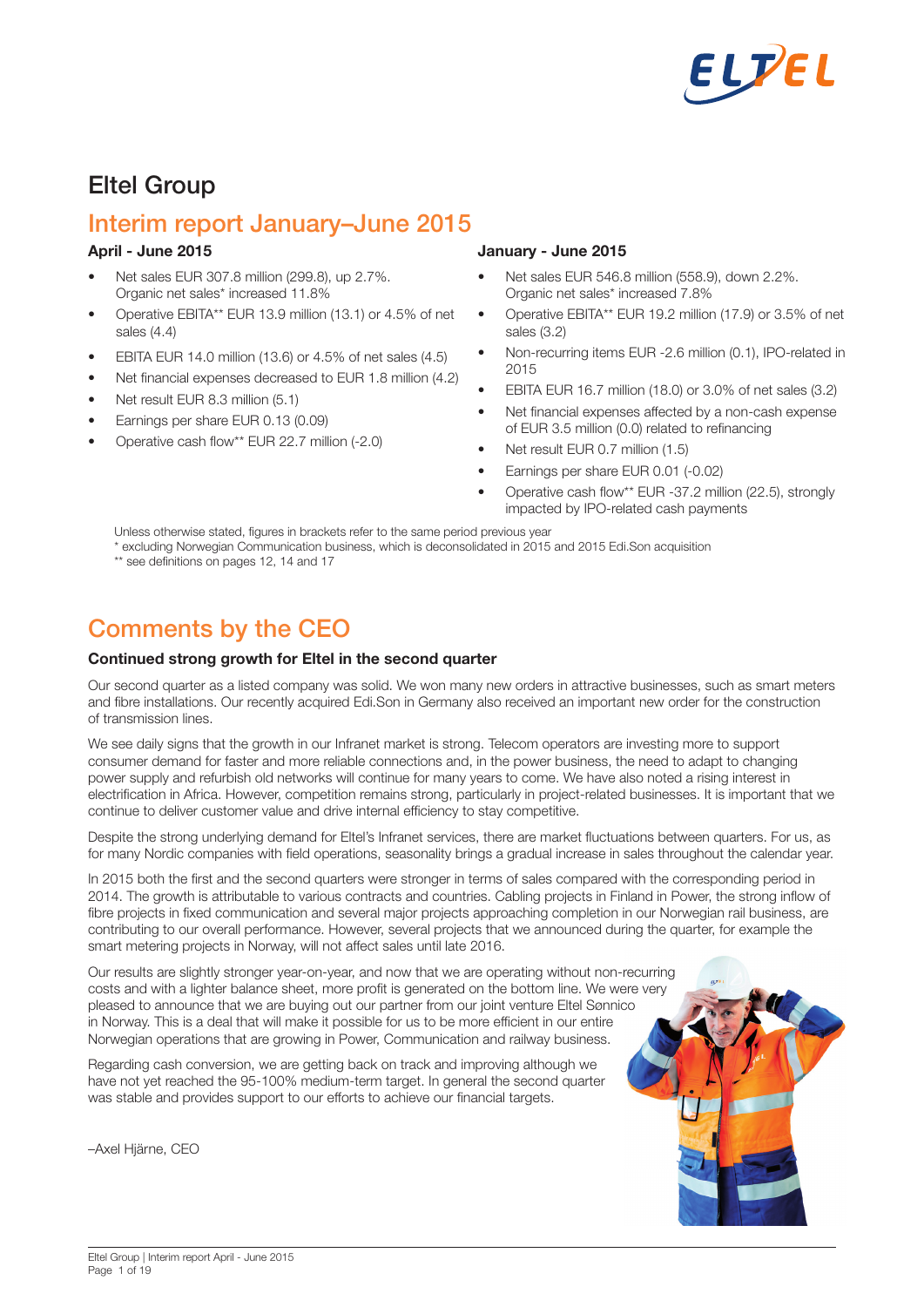

## IMPORTANT EVENTS DURING AND AFTER THE PERIOD

- On 30 April, Eltel´s Power segment closed the acquisition of the German company Edi.Son Energietechnik GmbH. The acquired company generates sales of more than EUR 20 million per year and has more than 100 employees.
- On 8 April, Eltel and Hafslund Nett announced the signing of the largest Norwegian smart metering rollout contract. The volume is 630,000 direct measured meters to be installed by 2019, with approximately 150 Eltel employees involved in the project.
- On 6 May, Eltel announced that Norwegian power utility Skagerak Nett AS had chosen Eltel to serve as rollout partner in its smart metering project. The rollout consists of 180,000 smart meters to be installed by 2019.
- On 19 May, it was announced that DONG in Denmark had chosen Eltel as one of its long-term partners for power distribution services.
- On 11 June, Eltel Announced that E.ON has chosen Eltel as its main contractor in two regions of its power distribution network in Sweden. The contract amounts to approximately EUR 46 million over 4 years, from the beginning of 2016 until the end of 2019 with an option for a one or two-year contract extension.
- On 15 July, Eltel announced that the newly acquired Edi.Son had won a 380 kV overhead line contract with Amprion GmbH in Germany. Edi.Son will build a 7-km section of the new Rommerskirchen-Sechtem line. The new line will replace existing lines and contribute to increasing the power transmission capacity in a north-south direction, which is an important precondition for the German Energiewende implementation.
- On 29 July, Eltel announced that it has won a tender for a three-year renewal of a contract with Orange Polska S.A. covering 12 out of 33 geographical telecom zones in Poland.
- On 10 August, Eltel announced that it has agreed to acquire the other half of the joint venture Eltel Sønnico AS in Norway from its partner Umoe at a price of NOK 265 million. The acquisition is subject to the approval of the Norwegian Competition Authority. After this acquisition Eltel will be the sole owner of the company.

#### KEY FIGURES

| EUR million                                              | Apr-Jun<br>2015 | Apr-Jun<br>2014          | Jan-Jun<br>2015 | Jan-Jun<br>2014          | Jan-Dec<br>2014  |
|----------------------------------------------------------|-----------------|--------------------------|-----------------|--------------------------|------------------|
| Net sales                                                | 307.8           | 299.8                    | 546.8           | 558.9                    | 1,242.1          |
| Net sales growth, %                                      | 2.7             | 9.3                      | $-2.2$          | 11.3                     | 8.2              |
| Operative EBITA                                          | 13.9            | 13.1                     | 19.2            | 17.9                     | 61.3             |
| Operative EBITA margin, %                                | 4.5             | 4.4                      | 3.5             | 3.2                      | 4.9              |
| Non-recurring items*                                     | 0.0             | 0.5                      | $-2.6$          | 0.1                      | $-22.7$          |
| <b>EBITA</b>                                             | 14.0            | 13.6                     | 16.7            | 18.0                     | 38.6             |
| EBITA margin, %                                          | 4.5             | 4.5                      | 3.0             | 3.2                      | 3.1              |
| Operating result (EBIT)                                  | 10.9            | 10.5                     | 10.5            | 11.7                     | 26.2             |
| EBIT margin, %                                           | 3.5             | 3.5                      | 1.9             | 2.1                      | 2.1              |
| Result after financial items                             | 9.1             | 6.3                      | 0.9             | 2.6                      | 7.2              |
| Net result for the period                                | 8.3             | 5.1                      | 0.7             | 1.5                      | 11.1             |
| Earnings per share EUR, basic and diluted                | 0.13            | 0.09                     | 0.01            | $-0.02$                  | 0.12             |
| Leverage ratio**                                         | 4.1             | 4.3                      | 4.1             | 4.3                      | 5.4              |
| Leverage ratio, proforma adj. for non-recurring items ** | 2.7             | $\overline{\phantom{a}}$ | 2.7             | $\overline{\phantom{a}}$ | $2.2\phantom{0}$ |
| Operative cash flow                                      | 22.7            | $-2.0$                   | $-37.2$         | 22.5                     | 88.9             |
| Cash conversion, %**                                     | 78.1            | 93.7                     | 78.1            | 93.7                     | 230.0            |
| Number of personnel, end of period                       | 8,223           | 8,383                    | 8,223           | 8,383                    | 8,647            |

\* mainly IPO-related costs in Q4 2014 and Q1 2015

\*\* calculated on a rolling 12-month basis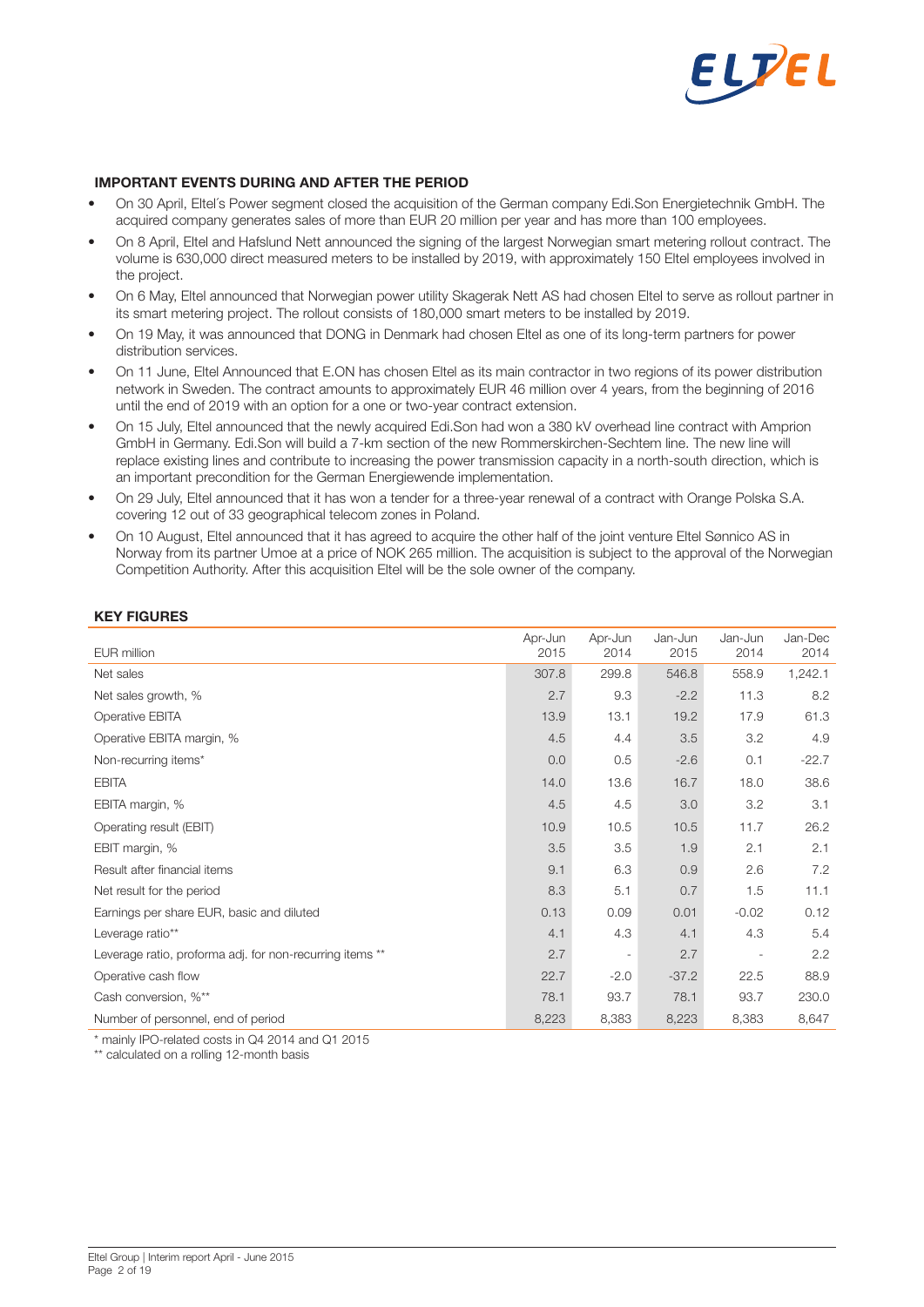

## Sales and financial results

## NET SALES

## April-June 2015 compared to the same period in 2014

Second-quarter net sales for the Eltel Group increased 2.7% to EUR 307.8 million (299.8) and, at comparable exchange rates net sales increased 3.4%. As of 1 January 2015, the Norwegian Communication business is operated in the form of a joint venture, Eltel Sønnico. Net sales from the joint venture are not included in Eltel's net sales 2015. Organic growth was 11.8%. The increase in net sales was mainly due to power distribution cabling projects in Finland, power transmission market volumes in Africa and high production on rail & road projects in Norway and Denmark. Edi.Son was consolidated with the Eltel Group for the first time in the second quarter which also had a positive impact on the net sales development (see also page 4).

Net sales, adjusted for Norwegian communications, increased in all segments: 24.1% in Power, 0.6% in Communication and 13.5% in Transport & Security.

#### January-June 2015 compared to the same period in 2014

Net sales decreased 2.2% to EUR 546.8 million (558.9). At comparable exchange rates the Group's net sales increased 0.9%. Organic increase in net sales was 7.8% or 9.2% at comparable exchange rates. The increase in net sales was mainly attributable to the power distribution business in Finland, African projects in power transmission and the acquisition of Edi.Son. Net sales were also positively impacted by the rail & road projects in Norway and Denmark.

The Power segment accounted for 47.4% (40.7) of total net sales, the Communication segment for 38.4% (47.1 or 41.2 excluding the Norwegian Communication business) and the Transport & Security business segment for 14.1% (12.2).

## FINANCIAL RESULTS

#### April-June 2015 compared to the same period in 2014

The Eltel Group's operative EBITA increased to EUR 13.9 million (13.1), representing 4.5% of net sales (4.4). The improvement of operative EBITA was driven by a volume increase in all segments and efficiency improvements in the Communication segment and in the power distribution business in Sweden. The result from Eltel Sønnico joint venture impacted the EBITA margin positively.

EBITA amounted to EUR 14.0 million (13.6). Amortisation of acquisition-related intangible assets was EUR 3.1 million (3.1).

Net financial expenses amounted to EUR 1.8 million (4.2).

#### January-June 2015 compared to the same period in 2014

The Eltel Group's operative EBITA increased to EUR 19.2 million (17.9), representing 3.5% of net sales (3.2).

EBITA amounted to EUR 16.7 million (18.0) including non-recurring expenses of EUR 2.6 million (0.1 income) for IPO-related advisory services and the management incentive programme, which was realised in February upon completion of the listing of the Company's shares on Nasdaq Stockholm. Amortisation of acquisitionrelated intangible assets was EUR 6.1 million (6.3).

Net financial expenses of EUR 9.7 million (9.1) included a non-cash EUR 3.5 million write-off of capitalised costs for the pre-IPO financing. Following the listing, Eltel's financing was renewed in February 2015, resulting in lower interest expenses going forward. Taxes for the period were EUR -0.1 million (-1.0).







**Power Communication Transport & Security** 



2013 2014 2015

#### Q2 operative EBITA by segment

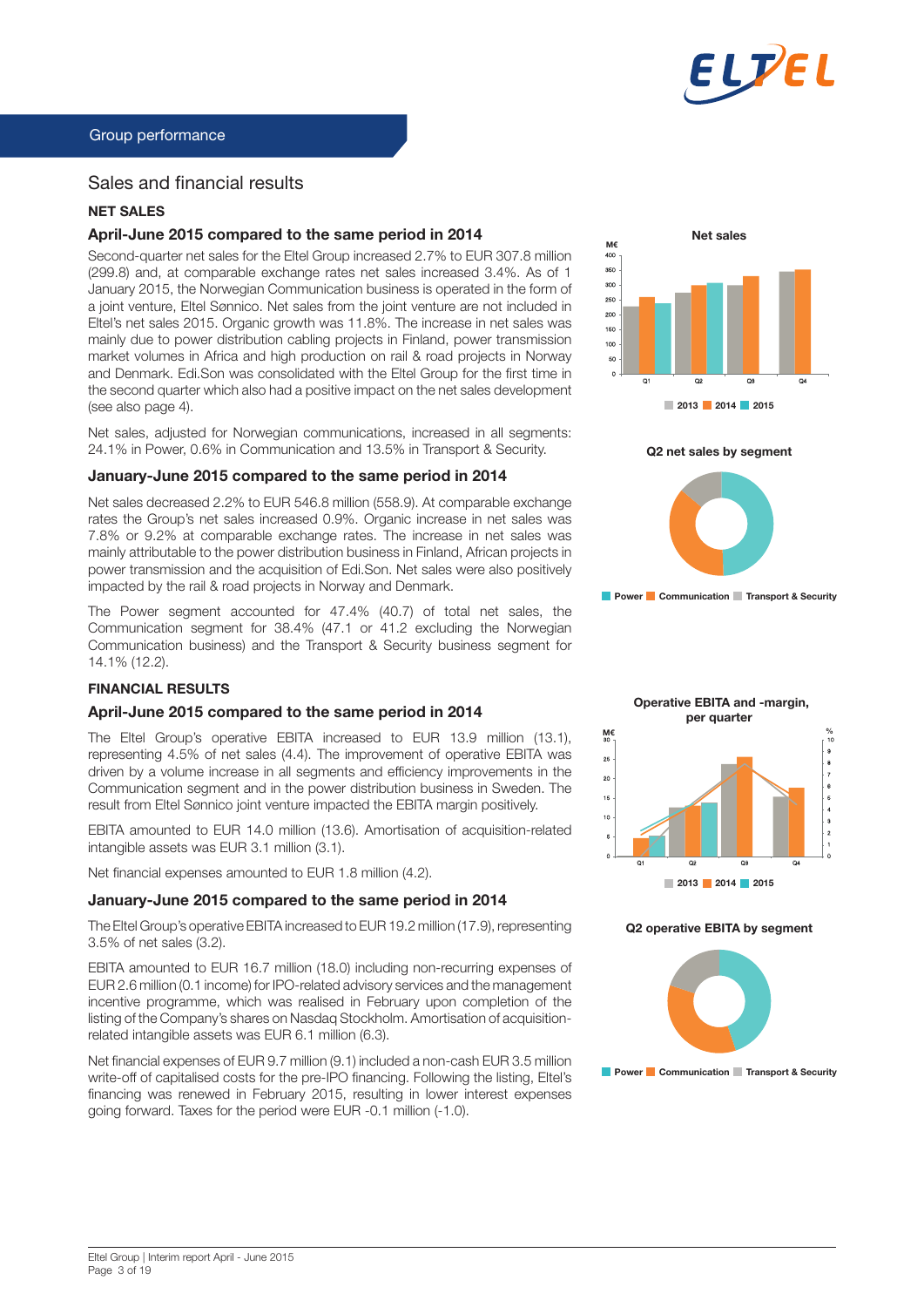

## Segment information

Eltel reports its business in three segments – Power, Communication and Transport & Security – based on the products and services offered.

## Power

The Power segment provides network maintenance services, upgrade work and project business to national transmission system operators and distribution network owners. This segment operates throughout Eltel's geographic regions and its business is characterised by long-term customer relationships, with a continuous order flow generated through framework agreements and projects. Growth in the segment is typically not driven by GDP, but rather by increased grid availability requirements and regulatory demands. The majority of this business consists of upgrades and project-based work. Upgrade assignments are typically completed within a few months, whereas project agreements normally last for two to three years.

| EUR million               | Apr-Jun<br>2015 | Apr-Jun<br>2014 | Jan-Jun<br>2015 | Jan-Jun<br>2014 | Jan-Dec<br>2014 |
|---------------------------|-----------------|-----------------|-----------------|-----------------|-----------------|
| Net sales                 | 152.6           | 123.0           | 260.4           | 229.4           | 515.9           |
| Operative EBITA           | 7.7             | 6.5             | 9.8             | 8.3             | 32.1            |
| Operative EBITA margin. % | 5.1             | 5.3             | 3.8             | 3.6             | 6.2             |
| Number of employees       | 3.442           | 3,186           | 3,442           | 3.186           | 3.412           |

#### April-June 2015 compared to the same period in 2014

Net sales for the Power segment increased 24.0% to EUR 152.6 million (123.0). Adjusted for currency, growth was 23.7%. The main growth drivers were increased volumes in power distribution cabling projects in Finland, transmission market volumes in African projects and the acquisition of Edi.son in Germany. This was slightly offset by a reduction in the transmission business in the Nordic markets due to the completion of major projects carried out in 2014 in Sweden and Norway.

Operative EBITA increased by 19.3% and amounted to EUR 7.7 million (6.5). The operative EBITA margin was 5.1% (5.3). Profitability was positively impacted by efficiency improvements in power distribution in the Nordics and power transmission in Poland. Increased tendering activities in the smart metering business and German business development increased the overhead costs and thus impacted profitability. Furthermore, the high share of cabling projects with a large material content reduced margins but boosted high net sales growth.

#### January-June 2015 compared to the same period in 2014

Net sales for the Power segment increased by 13.5% to EUR 260.5 million (229.4). Adjusted for currency, growth was 13.6%. The growth in net sales was mainly attributable to a greater number of power distribution cabling projects in Finland. In the transmission business, the second quarter trends for International and Nordic markets were also observed in January-June trading; International business grew considerably, while Nordic business declined. The acquisition in Germany had a positive impact on net sales.

Operative EBITA increased 17.7% and amounted to EUR 9.8 million (8.3). The operative EBITA margin was 3.8% (3.6). Profitability was enhanced mainly due to continued improvement in the Nordic distribution business via organisational changes and healthy business volumes in Poland. Business development costs in Germany and increased costs for the smart metering business due to high tendering activities and the large share of cabling projects in the project mix continued to adversely impact margins on account of the high share of pull-through materials and external services.

#### **Acquisition**

During the quarter, Eltel acquired Edi.Son Energietechnik GmbH in Germany, establishing Eltel as a full-service provider to the German transmission markets for both overhead lines and substations up to 380 kV. The company has sales in excess of EUR 20 million per year, more than 100 employees and will form a platform for organic expansion in Germany, in line with Eltel's defined M&A strategy. In the second quarter, Edi.Son contributed net sales of EUR 4.8 million.

#### Operating environment 2015

The Power segment operates in a market environment characterised by a high level of activity and customers that have long-term investment plans. Growth in Power market volumes is underpinned by strong long-term drivers. The flow of new tenders is solid for transmission, particularly in relation to investments in the Norwegian power grid and in Germany, where the transmission business secured new orders. In Poland, the transmission system operator has issued requests for tenders for several large projects, also attracting new competitors to the market and tough competition for both substations and overhead lines. Eltel has also won new contracts in the International transmission markets. High activity levels in the power distribution market in general have continued. However, the growing power distribution market has also attracted several players and competition is fierce. The order intake in smart metering and framework contracts for power distribution maintenance in Sweden and Denmark was solid. Business development, tendering and contract negotiation activities for smart metering continued at a high level in the second quarter of 2015.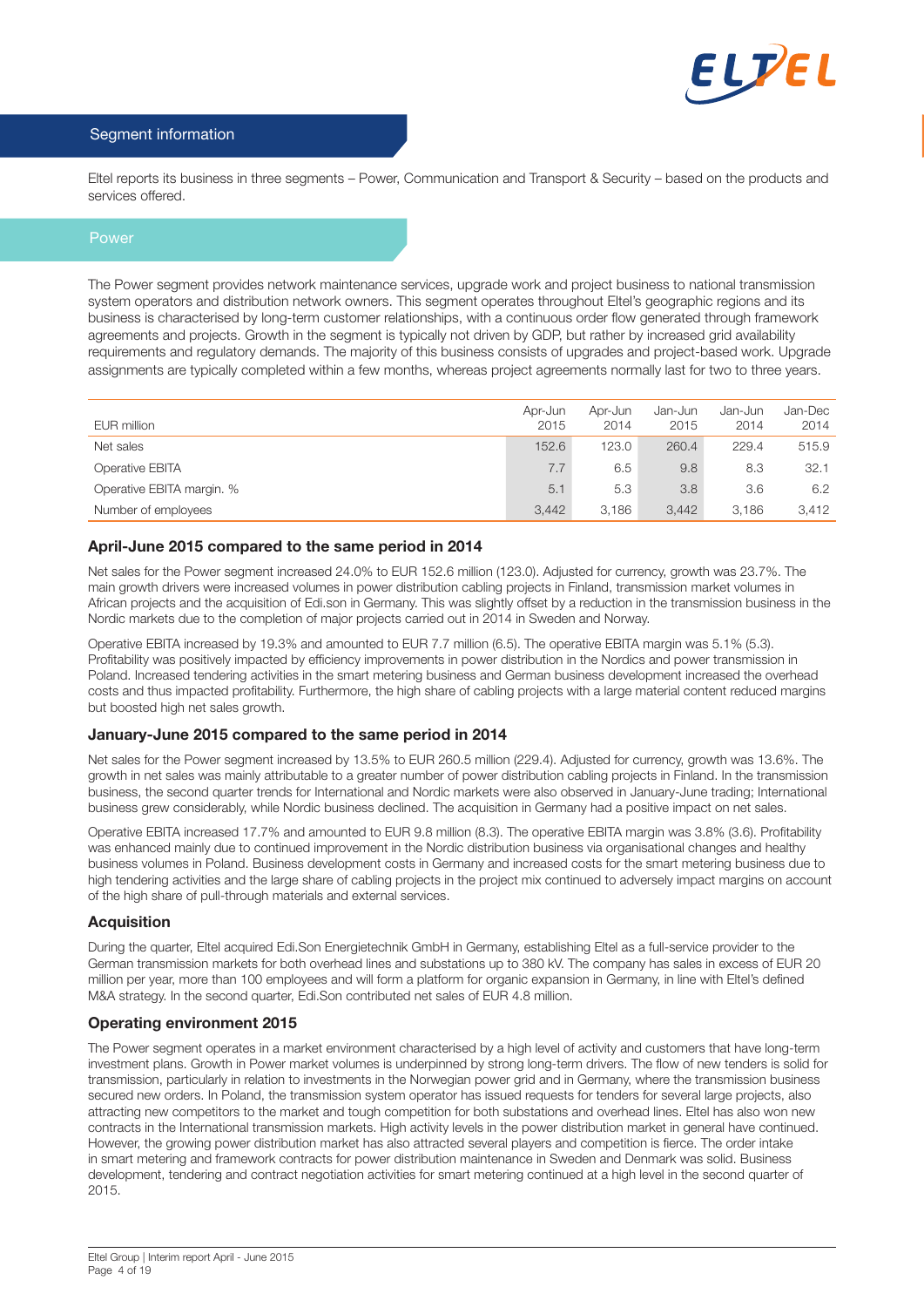

#### **Communication**

The Communication segment provides maintenance and upgrade work to telecom operators and other communication network owners. This segment currently operates throughout Eltel's geographies and its business is characterised by longterm customer partnerships, with a continuous order flow generated through framework agreements. The business is mainly driven by technology upgrades and increased network demand.

| EUR million               | Apr-Jun<br>2015 | Apr-Jun<br>2014 | Jan-Jun<br>2015 | Jan-Jun<br>2014 | Jan-Dec<br>2014 |
|---------------------------|-----------------|-----------------|-----------------|-----------------|-----------------|
| Net sales                 | 113.6           | 141.6           | 211.0           | 265.2           | 584.0           |
| Operative EBITA           | 6.1             | 5.9             | 9.9             | 8.8             | 25.8            |
| Operative EBITA margin. % | 5.3             | 4.2             | 4.7             | 3.3             | 4.4             |
| Number of employees       | 4.032           | 4.660           | 4,032           | 4.660           | 4,647           |

#### April-June 2015 compared to the same period in 2014

Net sales in the Communication segment decreased 19.8% to EUR 113.6 million (141.6). Excluding the impact on net sales from the transfer of the Norwegian communication business to Eltel Sønnico, net sales increased 0.6%, or 1.9% adjusted for currency. The increase in net sales was mainly attributable to high volumes in the mobile communication business in Denmark in both main framework agreements and projects in the indoor segment. In Sweden, growth was driven by fibre roll-out services while net sales in the Finnish fixed communication business decreased due to reduced coverage in some customer contracts.

Operative EBITA increased by 2.5% to EUR 6.1 million (5.9). The operative EBITA margin was 5.3% (4.2). The increase in operative EBITA was mainly attributable to the mobile communication businesses in Denmark and Germany, due to increased volumes and margins in Denmark and higher margins in Germany. In addition, operating EBITA as a percentage of net sales increased due to the Norwegian communication business joint venture being included as a share of joint venture profit, with no impact on net sales. This impact was approximately 0.7 percentage points in the second quarter.

#### January-June 2015 compared to the same period in 2014

Net sales in the Communication segment decreased 20.4% to EUR 211.0 million (265.2). Excluding the impact on net sales from the transfer of the Norwegian communication business to Eltel Sønnico, net sales increased 0.9%, or 3.1% adjusted for currency. The increase in net sales was mainly attributable to high volumes in the mobile communication business in Denmark and to high net sales in fibre upgrade services in Sweden, while the fixed communication business in Finland reported reduced volumes.

Operative EBITA increased 12.4% to EUR 9.9 million (8.8). The operative EBITA margin was 4.7% (3.3). The increase in operative EBITA was mainly attributable to the contribution of EBITA improvements by Denmark and Germany to the mobile communication business as a result of higher volumes and margins in Denmark and increased margins in Germany. Operative EBITA in the fixed communication business in Sweden and in Denmark rose due to higher net sales and, in Denmark, also due to increased margins in certain projects. In Finland, lower net sales in fixed communication adversely impacted profitability. In addition, operating EBITA as a percentage of net sales increased due to the Norwegian communication business joint venture being included as a share of joint venture profit, with no impact on net sales.

#### Operating environment 2015

The markets for Communication were stable during the second quarter. The transition to the recently renewed maintenance contracts and additional districts and services proceeded according to plan in Sweden, Finland and Norway. LTE roll-outs are continuing to provide opportunities in all geographies, and the distribution of opportunities and projects in different countries helps to even out sales. Particularly positive performance was noted in Denmark, Finland and Norway. Demand for fibre deployment remained high in several markets. In Sweden, there was stronger demand from local fibre deployment cooperatives. Weather conditions in 2015 were favourable for outdoor installation works in Communications, albeit not as favourable as in 2014.

#### Norwegian communication business transferred to joint venture Eltel Sønnico

In 2015, net sales from the Norwegian communication business is not included in net sales for the Eltel Group. Eltel's share in the results of the joint venture is included on one line in EBITA. The quarterly net sales of the Norwegian communication business in 2014 is presented below:

| million<br>FUR | )ct-Dec<br>2014 | Ser<br>2014 | Apr-Jun<br>2014<br>$-\circ$ . | Jan-Mar<br>2011<br>$\overline{\phantom{0}}$ |
|----------------|-----------------|-------------|-------------------------------|---------------------------------------------|
| Net sales      | 34.2            | $\cdots$    | 28.7                          | ں ، ے                                       |

At 31 December 2014 the number of employees was 562.

After the reporting period Eltel has agreed to acquire the other half the joint venture Eltel Sønnico AS. After this acquisition Eltel will be the sole owner of the company.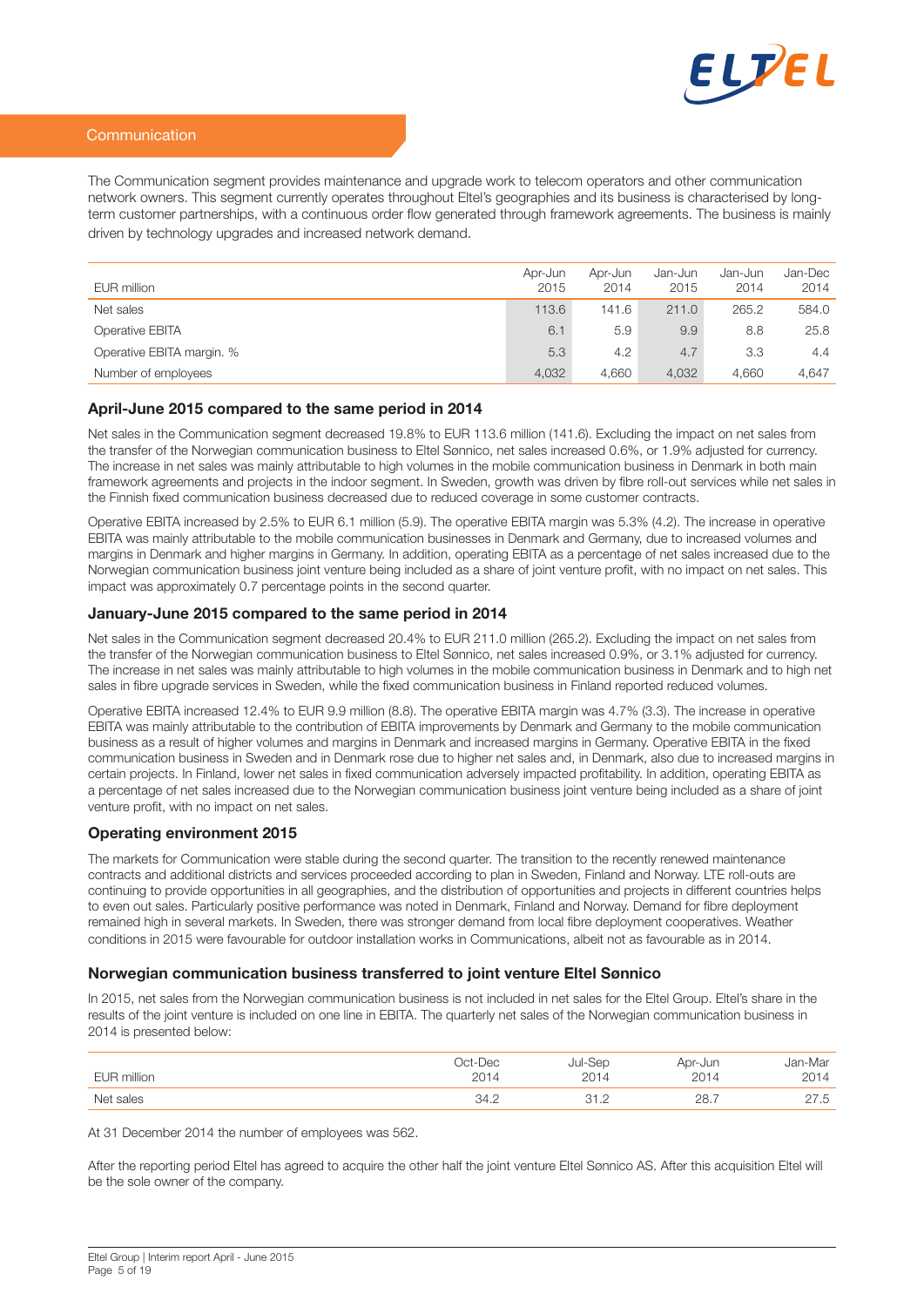

## Transport & Security

The Transport & Security business segment provides maintenance, upgrade work and project business to various government authorities, including rail, road, defence and aviation authorities. The Transport & Security business segment primarily operates throughout the Nordic markets. Its business is characterised by long-term customer relationships, with a continuous maintenance order flow generated through long-term framework agreements and project business contracts through tendering processes. The business is driven by investments in transport infrastructure, an increase in air and rail transport and the outsourcing of security and aviation technical services.

| EUR million               | Apr-Jun<br>2015 | Apr-Jun<br>2014 | Jan-Jun<br>2015 | Jan-Jun<br>2014 | Jan-Dec<br>2014 |
|---------------------------|-----------------|-----------------|-----------------|-----------------|-----------------|
| Net sales                 | 42.9            | 37.8            | 77.7            | 68.8            | 154.2           |
| Operative EBITA           | 3.4             | 3.2             | 5.8             | 6.2             | 12.1            |
| Operative EBITA margin. % | 8.0             | 8.5             | 7.4             | 9.0             | 7.9             |
| Number of employees       | 581             | 516             | 581             | 516             | 563             |

#### April-June 2015 compared to the same period in 2014

Net sales for the Transport & Security business segment increased 13.5% to EUR 42.9 million (37.8). The currency-adjusted growth was 15.9%. The increase in net sales was generated by the rail & road business. The growth in the rail & road business was particularly high in Norway and Denmark due to several large projects simultaneously experiencing high production. The aviation & security business in Denmark reported lower order intake and growth was also adversely impacted by a large installation project, which had reported high activity during the second quarter of 2014. In Sweden, the winding down of the Rakel project was mainly offset by higher activity in other projects.

Operative EBITA increased by 7.2% to EUR 3.4 million (3.2). The operative EBITA margin was 8.0% (8.5). The increase was primarily attributable to strong performance in the aviation & security business including positive effects from completing older work orders for the Rakel project. However, profitability in Denmark declined during the second quarter with margin adjustments in certain rail & road and security projects. The government project in Denmark was delivered to the customer during the quarter.

#### January-June 2015 compared to the same period in 2014

Net sales for the Transport & Security business segment increased 12.9% to EUR 77.7 million (68.8). The currency-adjusted growth was 16.1%. The growth was attributable to a continuous high level of production in many large rail & road projects, particularly in Norway, but also in Denmark. Aviation & security business volumes fell in Denmark and also declined slightly in Sweden.

Operative EBITA declined 6.4% to EUR 5.8 million (6.2). The operative EBITA margin was 7.4% (9.0). The decrease was primarily attributable to the aviation & security business in Denmark, which was partly offset by Sweden. The operative EBITA reported by the rail & road business was almost on par with the preceding year due to high volumes.

#### Operating environment 2015

The long-term market drivers for the Nordic transport (primarily railway) sector remain strong creating a business environment with many opportunities for Eltel to expand its business. It is also clear that competition has intensified due to the strong railway market in Norway and, in part, Sweden. M&A announcements were made by our competitors, which reduces available sub-contractors, at the same time as new sub-contractors emerge due to result of restructuring. The availability of resources remains challenging in some key technical areas. There were no major orders during the period. Eltel continued to strengthen its position in all Nordic countries with several smaller orders. Our main customers publish their rolling forecast of planned purchases on a monthly or quarterly basis, which provides us with a sound overview for tendering and planning.

In Sweden, the security market has grown supported by increased defence spending. Several new players emerged on the infranet market in Denmark, thereby intensifying competition. In the aviation business, the Remote Tower operation was launched, in which Eltel is involved in the delivery of installation and maintenance. This is expected to be a development area in the aviation business. In Norway, the aviation area is opening up for Eltel and other external service providers.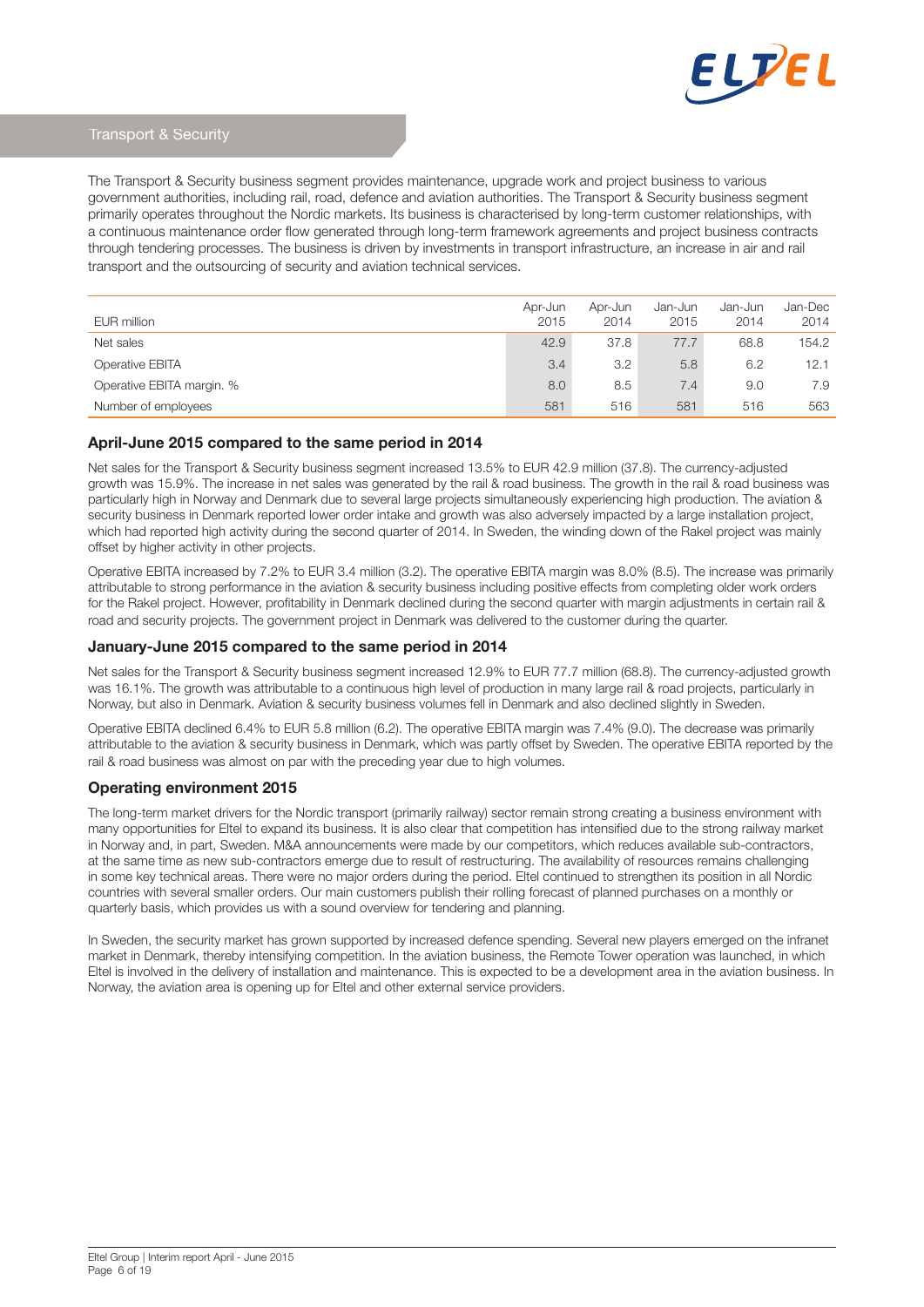

## Balance sheet and cash flow

## BALANCE SHEET AND FINANCIAL POSITION

### 30 June 2015

Interest-bearing liabilities totalled EUR 228.8 million (349.7 including interest-bearing liabilities to shareholders), of which EUR 216.0 million (345.8) is non-current and EUR 12.7 million (3.9) current. Eltel's financing was renewed in February 2015. Interest-bearing liabilities amounting to EUR 330.9 million at year-end 2014 were repaid and replaced with a EUR 210 million loan facility with a five-year maturity. Cash and cash equivalents amounted to EUR 34.4 million (29.0). Interest-bearing net debt totalled EUR 196.0 million (307.3) representing a decrease of 36% and equal to a net debt/EBITDA-ratio, adjusted for non-recurring items, of 2.7.

#### INTEREST-BEARING LIABILITIES AND NET DEBT

| 196.0   |         | 268.5           |
|---------|---------|-----------------|
| $-34.4$ | $-29.0$ | $-61.0$         |
| 1.6     | 0.9     | 3.5             |
| 228.8   | 335.4   | 326.0           |
| 2015    | 2014    | 31 Dec<br>2014  |
|         | 30 Jun  | 30 Jun<br>307.3 |

\* excluding interest-bearing loans from shareholders

The liquidity situation at the end of the reporting period was sound. Available liquidity reserves totalled EUR 129.9 million (109.4). At the end of the quarter the equity ratio was 43.9% (30.4).

At the end of the reporting period, guarantees based on contractual commercial commitments and pension liabilities issued by banks, other financial institutions and the parent company amounted to EUR 369.0 million (281.1). This amount also includes advances and other payment security guarantees.

#### CASH FLOW AND CASH CONVERSION

#### January–June 2015

Eltel's operative cash flow amounted to EUR -37.2 million (22.5) with a clear improvement in the second quarter. In the first quarter the operative cash flow was significantly impacted by the payment of a major portion of IPO-related advisory costs and the IPO-related management incentive programme, as well as change in net working capital.

The main items impacting the negative cash flow for the six month -period were IPO-related payments of EUR 28.4 million, strong increase in net working capital in the first quarter due to utilisation of customer advances received in 2014, and lower accounts payable. In the second quarter, net working capital decreased and the operative cash flow for second quarter was EUR 22.7 (-2.0) million. Cash conversion varies on a quarterly basis given Eltel's seasonal pattern for its net salesand production and thus its cash flow. Rolling 12-month cash conversion was 78.1% (93.7). Adjusted for IPO-related nonrecurring costs rolling cash conversion amounted to 154.8%.

Cash flow from operating activities was EUR -37.1 million (22.7), including a negative impact from the change in net working capital of EUR 54.8 million (+3.1). Cash flow from financial items and taxes was EUR -8.3 million (-8.0). The net capital expenditure mainly in replacement investments remained stable at EUR 4.5 million (4.3).

## Seasonality during the calendar year

## DISTRIBUTION OF SALES AND EARNINGS DURING THE FINANCIAL YEAR

Eltel's businesses have seasonal patterns that have a substantial impact on net sales, EBITA and cash flow. Seasonality is driven by a number of factors, including weather conditions, the timing of customer order placements and completion of work phases around month-end. The Eltel Group has historically shown improved revenues and operating profits throughout the year, with a higher activity level and performance in the second half of the year. Net sales and EBITA by quarter are presented in graphs on page 3. For cash flow, there is also a strong seasonal pattern with weaker cash flow during the first three quarters of the year and increasing production activity and strong cash flow at the end of the year, when production volumes decrease. For more details, please refer to quarterly key financial figures for the Group on page 16.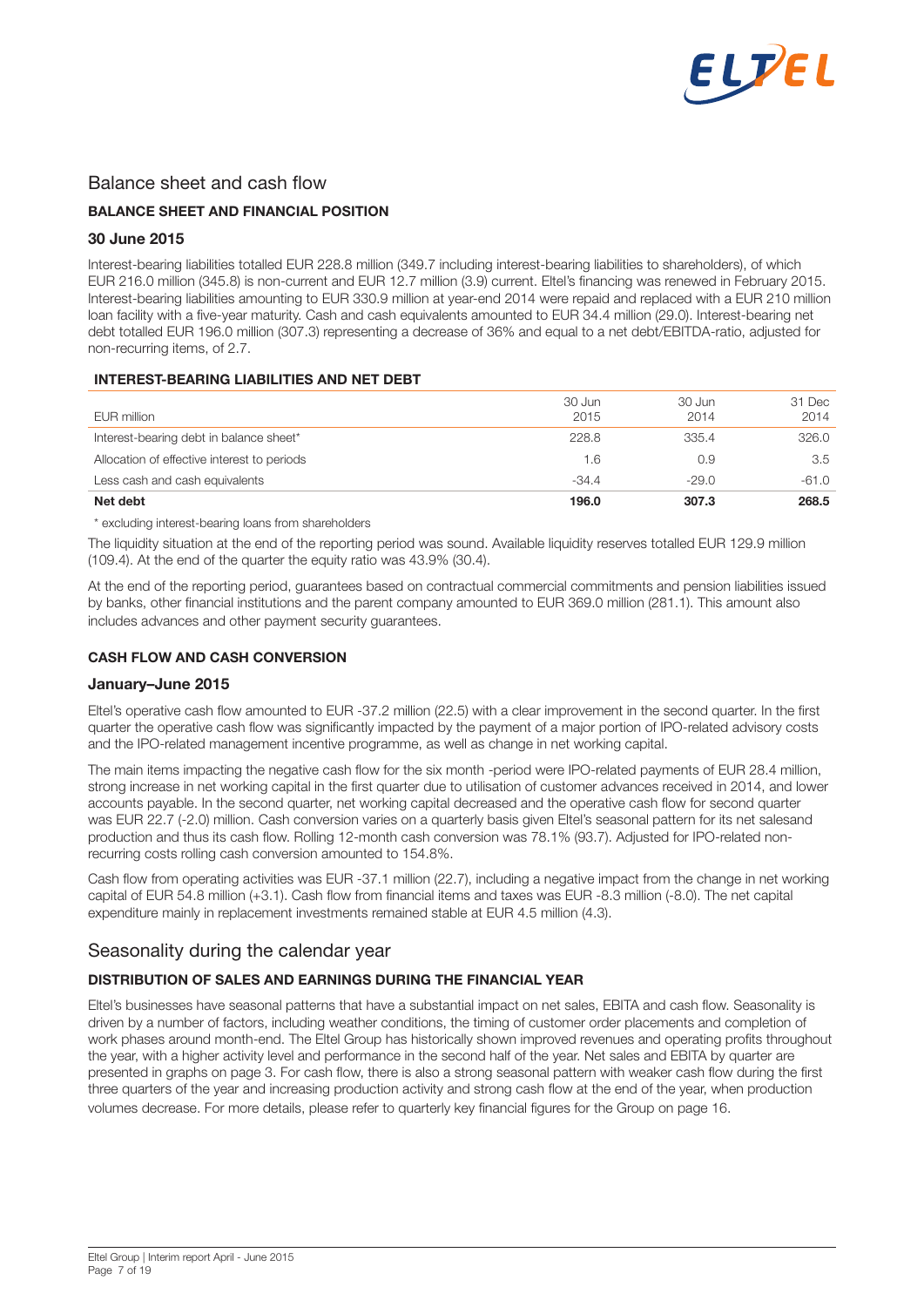

## Other information

## LONG-TERM INCENTIVE PROGRAMME 2015

The Annual General Meeting approved the implementation of a share savings programme 2015 (the "LTIP 2015") for key individuals in the Eltel Group. The aim is to increase and strengthen the potential for recruiting, retaining and rewarding key individuals and also to use the LTIP 2015 to create individual long-term ownership of Eltel shares among participants. The term of the LTIP 2015 is three years and the number of participants is 70. The LTIP 2015 will be implemented in the third quarter.

Participation in the LTIP 2015 assumes that the participant acquires and locks Eltel common shares into the LTIP 2015 ("Savings Shares"). For each acquired Savings Share, the participant is entitled, after a certain qualification period and provided continued employment throughout the entire period, to receive allotment of one Eltel matching/retention share (a "Matching Share"). Depending on fulfilment of certain performance targets linked to Eltel's earnings per share for the financial 2017 year, the participant may also be entitled to receive allotment of additional Eltel shares ("Performance Shares"). Participants do not pay any consideration for the allotted Matching Shares and Performance Shares. Matching Shares and Performance Shares are Eltel common shares.

The maximum number of Savings Shares for each participant is to be based on an investment in Eltel shares with an amount corresponding to a certain portion of the concerned participant's base salary level for the current year. The LTIP 2015 will comprise maximum 429,600 shares in total, corresponding to approximately 0.7% of the total outstanding shares and votes in the Company.

More information on the LTIP 2015 is available in the documents for the 2015 AGM, which are available on the Eltel website.

#### ACQUISITION IN THE POWER SEGMENT

During the period, Eltel acquired 100% of Edi.Son Energietechnik GmbH shares, which is specialised in the planning, design and construction of 110 to 380 kV overhead lines in Germany. The completion of the transaction followed the necessary regulatory approvals and transfer of control took place on 30 April 2015.

With the acquisition of Edi.Son, Eltel is positioned to deliver transmission lines and substations up to 380 kV to German customers. The acquisition is an important step for Eltel and its growth strategy to extend its market scope in one of the largest European markets. The acquired company has a turnover in excess of EUR 20 million per year and has more than 100 employees.

Prior to the acquisition Eltel had operated in the German market with its Communication business for more than ten years. A Power transmission and distribution business was established in 2013 and the first customer contract was signed in late 2014.

Eltel is constantly monitoring the market for suitable acquisition targets, mainly to act as platforms for organic growth in current "white spots" in the ten countries in which the company operates. Based on a thorough process, each target is assessed and evaluated against a defined set of criteria. Attractive targets are then subject to due diligence and a business assessment before any agreement is made and new businesses are integrated into Eltel in line with the operational principles in the Eltel Way business system, which has been applied throughout the Group for more than five years.

#### ACQUISITION IN THE COMMUNICATION SEGMENT

On 10 August 2015, Eltel announced that it has agreed to acquire the other half of the joint venture Eltel Sønnico AS in Norway from its partner Umoe at a price of NOK 265 million. The price will be paid in cash, 2/3 at closing and the remaining 1/3 in January 2016. The acquisition is subject to the approval of the Norwegian Competition Authority. After this acquisition Eltel will be the sole owner of the company.

Eltel Sønnico AS operates the Norwegian communication business as 50/50 joint venture between Eltel Group and Umoe Group. The company signed a five-year contract with Telenor in the third quarter of 2014 and started operations in January 2015. The company has 1,100 employees and net sales of approximately NOK 1,700 million per annum. Eltel's net sales will increase with the full amount of the joint venture's net sales, slightly below EUR 200 million per annum, while net profit will increase with the Umoe 50% of the total joint venture net profit. The impact on Eltel's operative EBITA-margin will be negative by 0.30-0.35 %-points, should the joint venture have been fully consolidated in Eltel 2015.

The driver that formed the joint venture between Eltel and Sønnico was the rapidly changing Norwegian telecom industry. Telecom operators have been exploring different options to improve cost efficiency requiring that their service providers should take over larger responsibilities for their value chain. An increased production capacity and a wider geographical coverage enabled the joint venture to meet such requirements. With Eltel becoming the sole owner of the joint venture, the governance of the company will be aligned with Eltel's group structure, organisation by specialised business units and implementation of Eltel's operational model, Eltel Way. Hence, the integration of the company with Eltel both within Norway and internationally will be enhanced.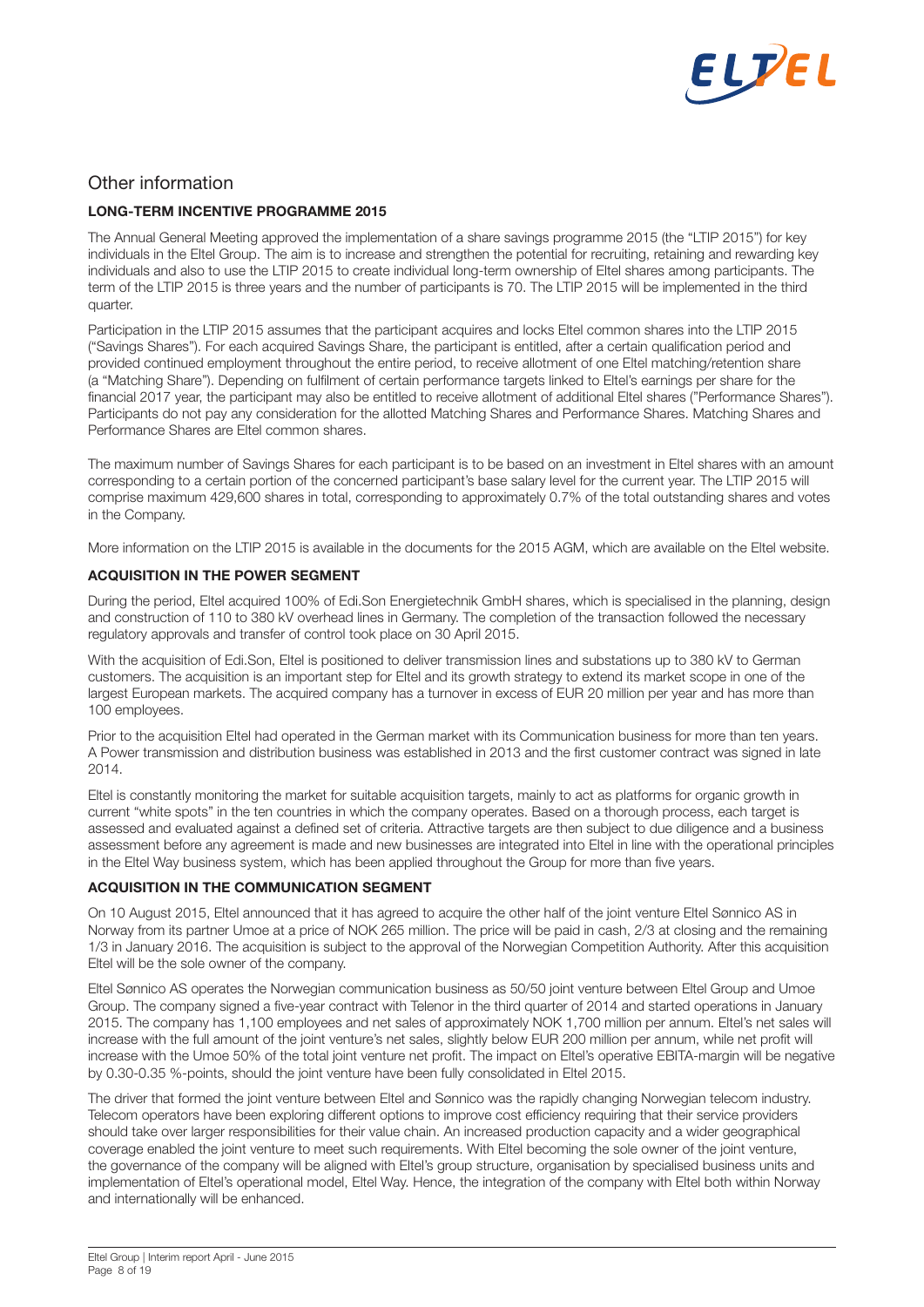

#### RISKS AND UNCERTAINTIES

The overall economic climate and regulatory decisions in the Group's markets pose risks to volumes and the timing of investments. Significant movements in the EUR/SEK and EUR/PLN exchange rates may affect the consolidated results.

On 31 October 2014, the Finnish Competition and Consumer Authority (FCCA) filed a claim of EUR 35 million against Eltel in the Finnish Market Court. The violation of competition law alleged by the FCCA is related to the Group's power transmission line construction and planning business in Finland during the period 2004-2011. Eltel delivered its response on 19 December 2014. Eltel has received a rejoinder from the FCCA on 13 March 2015 and responded on 27 April 2015. Eltel considers that it did not violate competition rules and finds no grounds for the proposal of fines, and has contested the FCCA's allegations and fine proposal to the Finnish Market Court, requesting that the case be dismissed. In relation to the listing of the Company's shares, the Selling Shareholders have entered into an agreement whereby the Selling Shareholders have committed to contribute an amount, not exceeding EUR 35 million on an aggregate basis, to the Company to cover any fines (i.e. excluding costs and damages from third-party claims) payable by the Company in relation to the FCCA Case. The case will continue during 2015 with court hearings.

For further information regarding risks and uncertainties, please refer to the 2014 Annual Report.

### SIGNATURES OF THE BOARD OF DIRECTORS AND CEO

The Board of Directors and the President and CEO certify that the interim report gives a true and fair overview of the Parent Company's and Group's operations, their financial position and results of operations, and describes significant risks and uncertainties facing the Parent Company and other companies in the Group.

Stockholm, 20 August 2015

## THE BOAD OF DIRECTORS

Gérard Mohr, Chairmain

Fredrik Karlsson Ulf Lundahl

Susanne Lithander **Rada Rodriguez** Rada Rodriguez

Matti Kyytsönen Karl Åberg Karl Åberg

Jonny Andersson and Björn Ekblom

#### PRESIDENT AND CEO

Axel Hjärne

This report has not been subject to review by Eltel's auditors.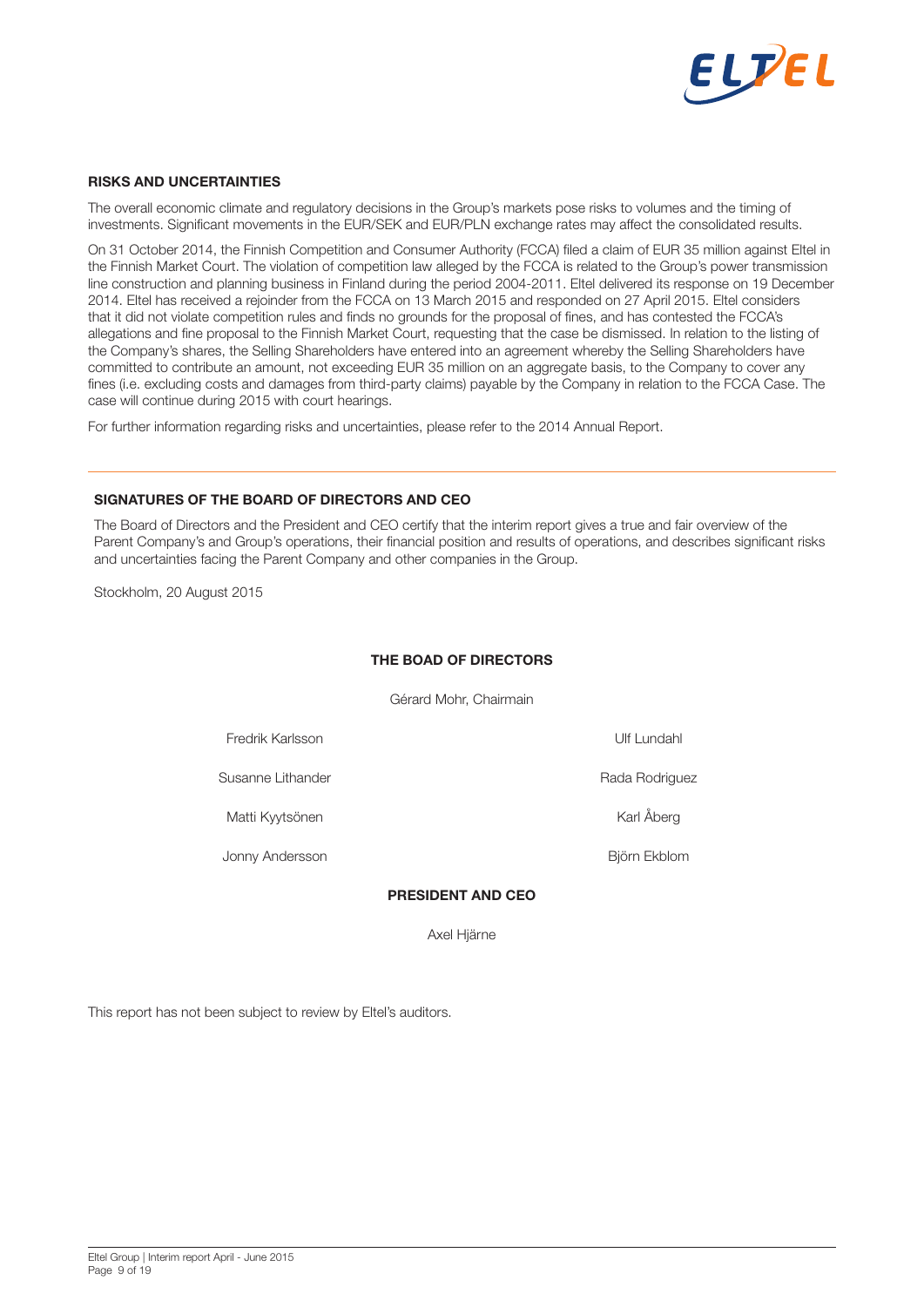

# Condensed financial information

## CONDENSED CONSOLIDATED INCOME STATEMENT

| EUR million                                                          | Apr-Jun<br>2015 | Apr-Jun<br>2014 | Jan-Jun<br>2015 | Jan-Jun<br>2014 | Jan-Dec<br>2014 |
|----------------------------------------------------------------------|-----------------|-----------------|-----------------|-----------------|-----------------|
| Net sales                                                            | 307.8           | 299.8           | 546.8           | 558.9           | 1,242.1         |
| Cost of sales                                                        | $-268.7$        | $-262.1$        | $-478.8$        | $-492.5$        | $-1,078.3$      |
| <b>Gross profit</b>                                                  | 39.1            | 37.6            | 68.0            | 66.5            | 163.8           |
| Other income                                                         | 1.3             | 2.9             | 2.0             | 3.6             | 8.4             |
| Sales and marketing expenses                                         | $-5.8$          | $-3.2$          | $-7.8$          | $-6.0$          | $-12.2$         |
| Administrative expenses                                              | $-19.7$         | $-22.2$         | $-44.9$         | $-44.4$         | $-116.1$        |
| Other expenses                                                       | $-2.0$          | $-1.6$          | $-2.1$          | $-1.8$          | $-4.5$          |
| Share of profit/loss of joint ventures                               | 0.9             |                 | 1.6             |                 | $-0.7$          |
| Operating result before acquisition-related<br>amortisations (EBITA) | 14.0            | 13.6            | 16.7            | 18.0            | 38.6            |
| Amortisation of acquisition-related intangible assets                | $-3.1$          | $-3.1$          | $-6.1$          | $-6.3$          | $-12.4$         |
| <b>Operating result (EBIT)</b>                                       | 10.9            | 10.5            | 10.5            | 11.7            | 26.2            |
| Financial income                                                     |                 | 0.1             | 0.1             | 0.3             | 0.3             |
| Financial expenses                                                   | $-1.8$          | $-4.2$          | $-9.8$          | $-9.4$          | $-19.3$         |
| Net financial expenses                                               | $-1.8$          | $-4.2$          | $-9.7$          | $-9.1$          | $-19.0$         |
| <b>Result before taxes</b>                                           | 9.1             | 6.3             | 0.9             | 2.6             | 7.2             |
| <b>Taxes</b>                                                         | $-0.9$          | $-1.2$          | $-0.1$          | $-1.0$          | 3.9             |
| Net result                                                           | 8.3             | 5.1             | 0.7             | 1.5             | 11.1            |
| Attributable to:                                                     |                 |                 |                 |                 |                 |
| Equity holders of the parent                                         | 8.1             | 4.8             | 0.5             | 1.2             | 9.5             |
| Non-controlling interest                                             | 0.2             | 0.3             | 0.2             | 0.3             | 1.6             |
| Earnings per share (EPS)                                             |                 |                 |                 |                 |                 |
| Basic and diluted, EUR                                               | 0.13            | 0.09            | 0.01            | $-0.02$         | 0.12            |

### CONDENSED CONSOLIDATED STATEMENT OF COMPREHENSIVE INCOME

| EUR million                                                    | Apr-Jun<br>2015 | Apr-Jun<br>2014 | Jan-Jun<br>2015 | Jan-Jun<br>2014 | Jan-Dec<br>2014 |
|----------------------------------------------------------------|-----------------|-----------------|-----------------|-----------------|-----------------|
| Net profit/loss for the period                                 | 8.3             | 5.1             | 0.7             | 1.5             | 11.1            |
| Other comprehensive income:                                    |                 |                 |                 |                 |                 |
| Items that will not be reclassified to profit and loss         |                 |                 |                 |                 |                 |
| Revaluation of defined benefit plans                           | 1.3             | $-2.7$          | 1.7             | $-3.6$          | $-9.8$          |
| Items that may be subsequently reclassified to profit and loss |                 |                 |                 |                 |                 |
| Cash flow hedges                                               | $-0.3$          | 0.3             | $-0.6$          | 0.2             | 1.5             |
| Net investment hedges                                          |                 | 2.9             | $-0.6$          | 4.1             | 6.7             |
| Currency translation differences                               | 0.8             | $-5.8$          | 6.1             | $-7.4$          | $-16.0$         |
| Total                                                          | 0.5             | $-2.6$          | 4.9             | $-3.1$          | $-7.8$          |
| Other comprehensive income/loss for the period, net of tax     | 1.8             | $-5.3$          | 6.6             | $-6.7$          | $-17.6$         |
| Total comprehensive income/loss for the period                 | 10.0            | $-0.2$          | 7.4             | $-5.2$          | $-6.5$          |
| Total comprehensive income/loss attributable to:               |                 |                 |                 |                 |                 |
| Equity holders of the parent                                   | 9.9             | $-0.5$          | 7.1             | $-5.5$          | $-8.1$          |
| Non-controlling interest                                       | 0.2             | 0.3             | 0.2             | 0.3             | 1.6             |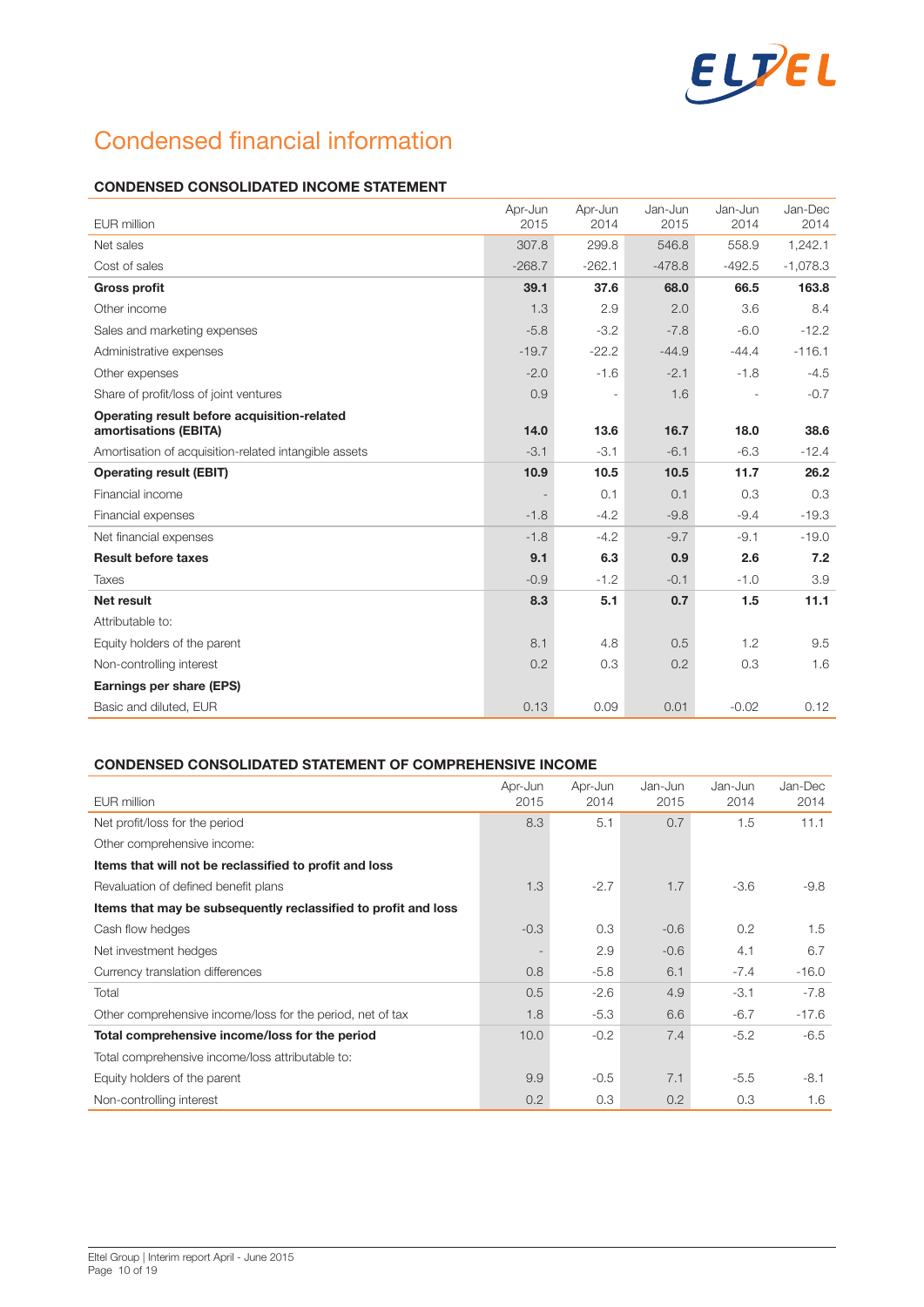

## CONDENSED CONSOLIDATED STATEMENT OF BALANCE SHEET

| EUR million                                       | 30 Jun<br>2015 | 30 Jun<br>2014 | 31 Dec<br>2014 |
|---------------------------------------------------|----------------|----------------|----------------|
| <b>ASSETS</b>                                     |                |                |                |
| Non-current assets                                |                |                |                |
| Goodwill                                          | 418.4          | 428.1          | 405.8          |
| Intangible assets                                 | 85.9           | 96.0           | 84.6           |
| Property, plant and equipment                     | 35.8           | 34.3           | 33.1           |
| Investments in and receivable from joint ventures | 30.6           |                | 28.2           |
| Available-for-sale investments                    | 0.3            | 0.3            | 0.3            |
| Retirement benefit asset                          |                | 0.2            |                |
| Deferred tax assets                               | 22.6           | 14.3           | 23.6           |
| Other financial asset                             | 35.0           |                |                |
| Trade and other receivables                       |                | 0.6            | 0.9            |
| Total non-current assets                          | 628.7          | 573.8          | 576.4          |
| Current assets                                    |                |                |                |
| Inventories                                       | 11.0           | 11.2           | 10.2           |
| Trade and other receivables                       | 324.9          | 289.1          | 335.3          |
| Cash and cash equivalents                         | 34.4           | 29.0           | 61.0           |
| Total current assets                              | 370.4          | 329.3          | 406.4          |
| <b>TOTAL ASSETS</b>                               | 999.1          | 903.1          | 982.8          |
|                                                   |                |                |                |
| <b>EQUITY AND LIABILITIES</b>                     |                |                |                |
| Equity                                            |                |                |                |
| Shareholders' equity                              | 407.3          | 253.9          | 248.4          |
| Non-controlling interest                          | 6.6            | 5.8            | 6.4            |
| Total equity                                      | 413.9          | 259.8          | 254.9          |
| Non-current liabilities                           |                |                |                |
| Debt                                              | 216.0          | 331.5          | 6.5            |
| Liabilities to shareholders                       | 35.0           | 14.3           |                |
| Retirement benefit obligations                    | 15.1           | 12.6           | 18.0           |
| Deferred tax liabilities                          | 17.8           | 16.3           | 15.9           |
| Provisions                                        | 3.5            | 2.2            | 2.7            |
| Other non-current liabilities                     | 3.1            | 0.1            | 0.1            |
| Total non-current liabilities                     | 290.5          | 377.1          | 43.2           |
| <b>Current liabilities</b>                        |                |                |                |
| Debt                                              | 12.7           | 3.9            | 319.5          |
| Liabilities to shareholders                       |                |                | 14.7           |
| Provisions                                        | 3.1            | 2.2            | 29.0           |
| Advances received                                 | 55.3           | 49.8           | 69.0           |
| Trade and other payables                          | 223.4          | 210.4          | 252.6          |
| Total current liabilities                         | 294.7          | 266.2          | 684.7          |
| <b>Total liabilities</b>                          | 585.2          | 643.3          | 727.9          |
| TOTAL EQUITY AND LIABILITIES                      | 999.1          | 903.1          | 982.8          |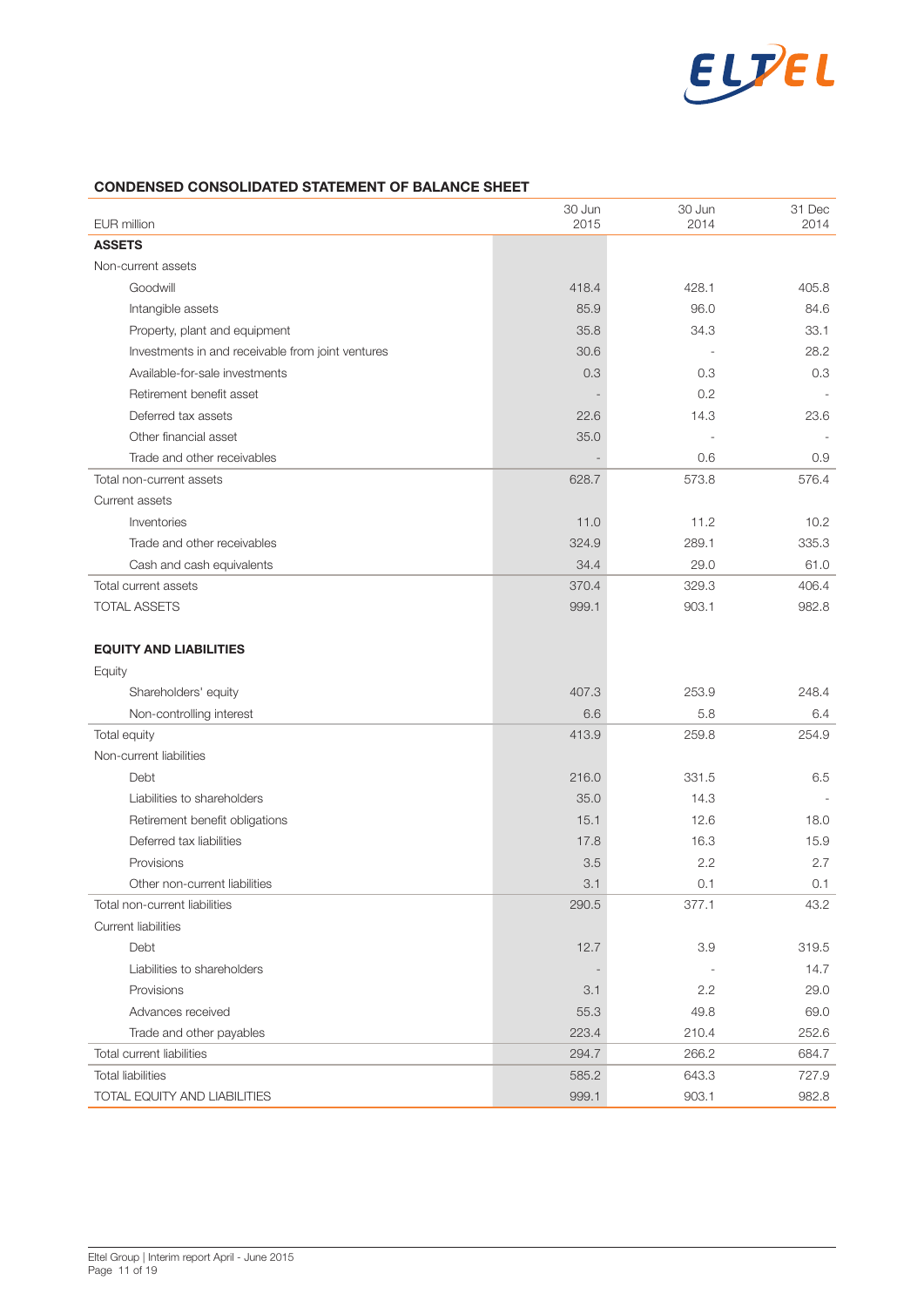

## CONDENSED CONSOLIDATED STATEMENT OF CASH FLOWS

| EUR million                                                          | Jan-Jun<br>2015 | Jan-Jun<br>2014 | Jan-Dec<br>2014 |
|----------------------------------------------------------------------|-----------------|-----------------|-----------------|
| Cash flow from operating activities                                  |                 |                 |                 |
| Cash flow from operating activities before financial items and taxes | $-37.1$         | 22.7            | 81.4            |
| Interest received                                                    | 0.1             | 0.3             | 0.3             |
| Interest and other financial expenses paid                           | $-7.1$          | $-5.1$          | $-19.2$         |
| Income taxes paid                                                    | $-1.4$          | $-3.1$          | $-4.4$          |
| Net cash from operating activities                                   | $-45.5$         | 14.7            | 58.0            |
| Cash flow from investing activities                                  |                 |                 |                 |
| Purchases of property, plant and equipment (PPE)                     | $-4.8$          | $-4.7$          | $-10.0$         |
| Proceeds from sale of PPE                                            | 0.3             | 0.4             | 1.2             |
| Business acquisitions and disposals                                  | $-12.7$         | 0.8             | 0.2             |
| Net cash from investing activities                                   | $-17.2$         | $-3.5$          | $-8.7$          |
|                                                                      |                 |                 |                 |
| Cash flow from financing activities                                  |                 |                 |                 |
| Proceeds from issuance of share capital                              | 143.1           |                 |                 |
| Proceeds from long-term financial liabilities                        | 209.3           |                 |                 |
| Proceeds from short-term financial liabilities                       | 10.0            |                 |                 |
| Payments of financial liabilities                                    | $-326.5$        | $-6.2$          | $-9.1$          |
| Payments of/proceeds from finance lease liabilities                  | $-0.2$          | $-1.0$          | $-1.8$          |
| Dividends to non-controlling interest                                |                 |                 | $-0.7$          |
| Change in non-liquid financial assets                                | 0.1             | 0.1             |                 |
| Net cash from financing activities                                   | 35.9            | $-7.1$          | $-11.6$         |
|                                                                      |                 |                 |                 |
| Net change in cash and cash equivalents                              | $-26.8$         | 4.1             | 37.8            |
| Cash and cash equivalents at beginning of period                     | 61.0            | 26.2            | 26.2            |
| Foreign exchange rate effect                                         | 0.2             | $-1.3$          | $-3.0$          |
| Cash and cash equivalents at end of period                           | 34.4            | 29.0            | 61.0            |

#### RECONCILIATION OF EBITA TO CASH FLOW FROM OPERATING ACTIVITIES BEFORE FINANCIAL ITEMS AND TAXES

| EUR million                                                          | Jan-Jun<br>2015 | Jan-Jun<br>2014 | Jan-Dec<br>2014 |
|----------------------------------------------------------------------|-----------------|-----------------|-----------------|
| <b>EBITA</b>                                                         | 16.7            | 18.0            | 38.6            |
| Depreciation                                                         | 5.5             | 5.7             | 11.0            |
| Change in net working capital                                        | $-54.8$         | 3.1             | 48.1            |
| Net purchase of PPE                                                  | $-4.5$          | $-4.3$          | $-8.9$          |
| Operative cash flow (used in cash conversion key figure)             | $-37.2$         | 22.5            | 88.9            |
| Less net purchase of PPE, presented in investing activities          | 4.5             | 4.3             | 8.9             |
| Gains on sales of assets                                             | $-0.1$          | $-1.0$          | $-6.3$          |
| Items recognised through other comprehensive income                  | $-2.7$          | $-1.4$          | $-1.2$          |
| Other non-cash adjustments                                           | $-1.6$          | $-1.6$          | $-8.9$          |
| Cash flow from operating activities before financial items and taxes | $-37.1$         | 22.7            | 81.4            |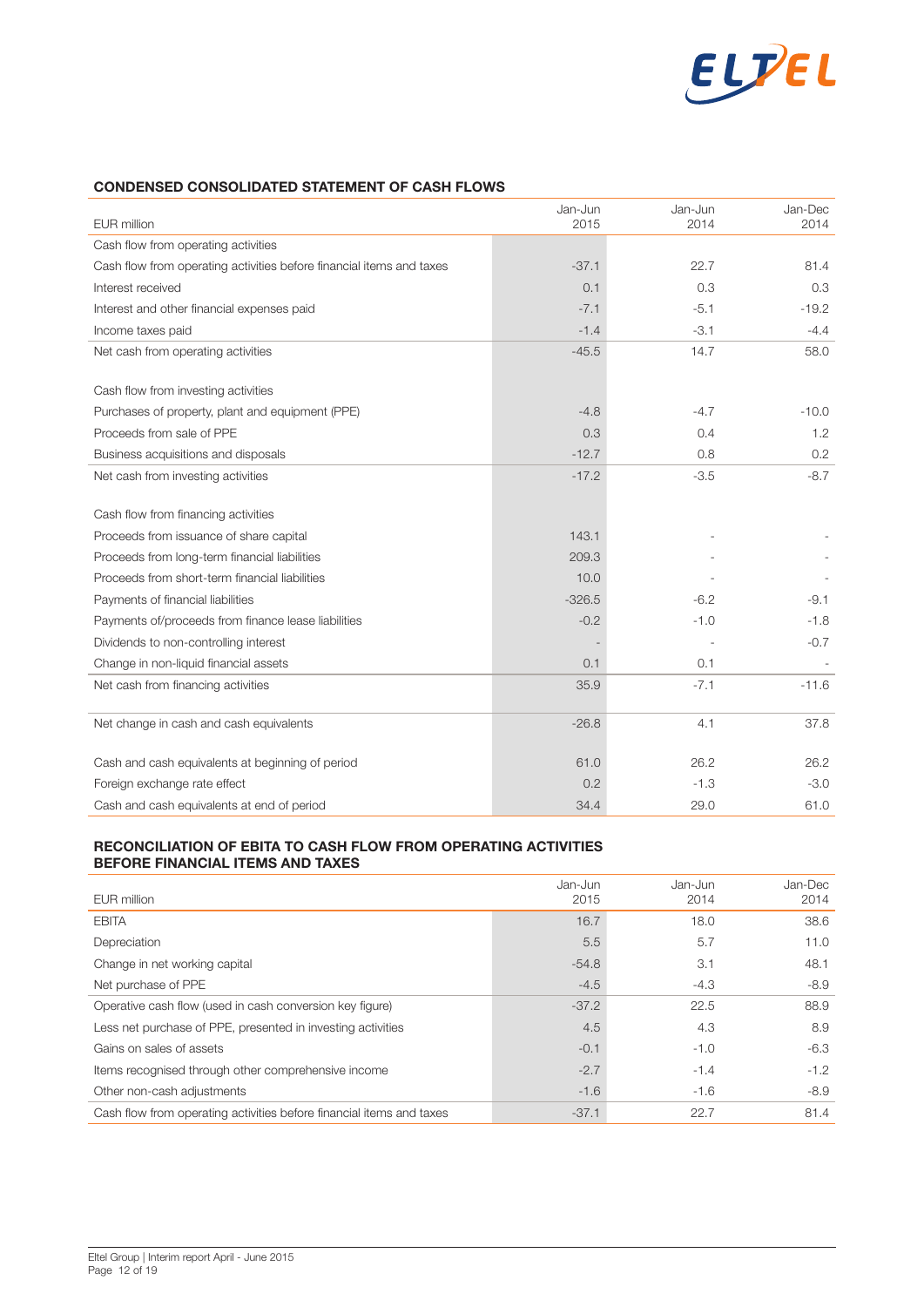

## CONDENSED CONSOLIDATED STATEMENT OF CHANGES IN EQUITY

| EUR million                                  | Share<br>capital         | Other<br>paid-in<br>capital | Accumulated<br>losses    | Revaluation of<br>defined benefit<br>plans, net of tax | Hedging<br>reserve       | Currency<br>Translation  | Total  | Non-<br>controlling<br>interest | Total<br>equity |
|----------------------------------------------|--------------------------|-----------------------------|--------------------------|--------------------------------------------------------|--------------------------|--------------------------|--------|---------------------------------|-----------------|
| Equity at 1 Jan 2015                         | 86.4                     | 276.3                       | $-79.4$                  | $-22.9$                                                | 8.6                      | $-20.5$                  | 248.4  | 6.4                             | 254.9           |
| Total comprehensive income<br>for the period | ۰                        | $\sim$                      | 0.5                      | 1.7                                                    | $-1.2$                   | 6.0                      | 7.0    | 0.2                             | 7.3             |
| Proceeds from shares issued                  | 38.9                     | 113.4                       | $\overline{\phantom{a}}$ | $\overline{\phantom{a}}$                               |                          | $\overline{\phantom{a}}$ | 152.3  | $\sim$                          | 152.3           |
| New share issue costs                        | $\overline{\phantom{a}}$ | $-0.6$                      | $\overline{\phantom{a}}$ | $\sim$                                                 | ٠                        | $\overline{\phantom{a}}$ | $-0.6$ | $\sim$                          | $-0.6$          |
| Total transaction with owners                | 38.9                     | 112.8                       |                          | ٠                                                      | $\overline{\phantom{a}}$ | $\overline{\phantom{a}}$ | 151.7  | $\sim$                          | 151.7           |
| Equity at 30 Jun 2015                        | 125.2                    | 389.1                       | $-78.9$                  | $-21.2$                                                | 7.4                      | $-14.4$                  | 407.3  | 6.6                             | 413.9           |

| EUR million                                  | Share<br>capital         | Other<br>paid-in<br>capital | Accumulated<br>losses    | Revaluation of<br>defined benefit<br>plans, net of tax | Hedging<br>reserve | Currency<br>Translation | Total  | Non-<br>controlling<br>interest | Total<br>equity |
|----------------------------------------------|--------------------------|-----------------------------|--------------------------|--------------------------------------------------------|--------------------|-------------------------|--------|---------------------------------|-----------------|
| Equity at 1 Jan 2014                         | 86.4                     | 281.5                       | $-88.9$                  | $-13.1$                                                | 0.4                | $-4.5$                  | 261.8  | 5.5                             | 267.3           |
| Total comprehensive income<br>for the period | $\overline{\phantom{a}}$ | $\sim$                      | 1.2                      | $-3.6$                                                 | 4.3                | $-7.4$                  | $-5.5$ | 0.3                             | $-5.2$          |
| Dividends to shareholders                    | $\sim$                   | $-2.4$                      | $\overline{\phantom{a}}$ | $\sim$                                                 |                    | $\sim$                  | $-2.4$ | $\sim$                          | $-2.4$          |
| Total transaction with owners                | $\overline{\phantom{a}}$ | $-2.4$                      | $\overline{\phantom{a}}$ | $\sim$                                                 |                    | $\sim$                  | $-2.4$ | $\sim$                          | $-2.4$          |
| Equity at 30 Jun 2014                        | 86.4                     | 279.2                       | $-87.8$                  | $-16.6$                                                | 4.8                | $-11.9$                 | 254.0  | 5.8                             | 259.8           |

|                            |                          | Other                    |                          | Revaluation of    |         |             |        | Non-        |        |
|----------------------------|--------------------------|--------------------------|--------------------------|-------------------|---------|-------------|--------|-------------|--------|
|                            | Share                    | paid-in                  | Accumulated              | defined benefit   | Hedging | Currency    |        | controlling | Total  |
| EUR million                | capital                  | capital                  | losses                   | plans, net of tax | reserve | Translation | Total  | interest    | equity |
| Equity at 1 Jan 2014       | 86.4                     | 281.5                    | $-88.9$                  | $-13.1$           | 0.4     | $-4.5$      | 261.8  | 5.5         | 267.3  |
|                            |                          |                          |                          |                   |         |             |        |             |        |
|                            |                          |                          |                          |                   |         |             |        |             |        |
| Total comprehensive income |                          |                          |                          |                   |         |             |        |             |        |
| for the period             |                          |                          | 9.5                      | $-9.8$            | 8.2     | $-16.0$     | $-8.1$ | 1.6         | $-6.5$ |
|                            |                          |                          |                          |                   |         |             |        |             |        |
| New share issue costs      | $\overline{\phantom{a}}$ | $-2.9$                   | ٠                        |                   |         | $\sim$      | $-2.9$ | $\sim$      | $-2.9$ |
| Dividends to shareholders  | $\overline{\phantom{a}}$ | $-2.4$                   | $\overline{\phantom{a}}$ |                   |         | $\sim$      | $-2.4$ | $\sim$      | $-2.4$ |
| Dividends paid to non-     |                          |                          |                          |                   |         |             |        |             |        |
| controlling interests      | $\overline{\phantom{a}}$ | $\overline{\phantom{a}}$ | ٠                        |                   |         | $\sim$      |        | $-0.7$      | $-0.7$ |
| Total transactions with    | $\sim$                   | $-5.3$                   | ٠                        |                   |         | $\sim$      | $-5.3$ | $-0.7$      | $-5.9$ |
| owners                     |                          |                          |                          |                   |         |             |        |             |        |
|                            |                          |                          |                          |                   |         |             |        |             |        |
| Equity at 31 Dec 2014      | 86.4                     | 276.3                    | $-79.4$                  | $-22.9$           | 8.6     | $-20.5$     | 248.4  | 6.4         | 254.9  |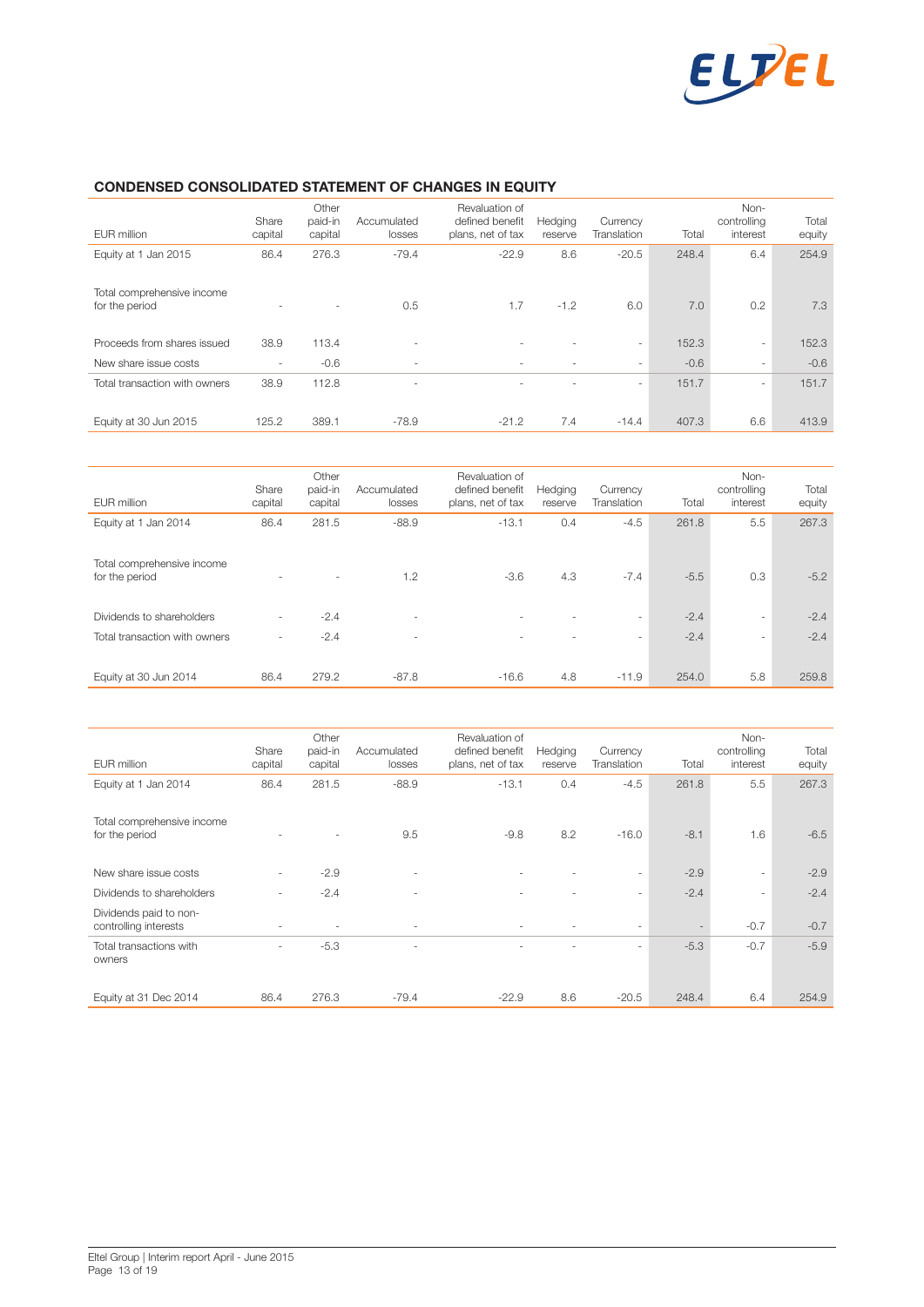

# Notes to the condensed consolidated interim financial statements

#### Accounting principles

This interim report has been prepared in accordance with IAS 34 Interim Financial Reporting. The accounting principles adopted are consistent with those of the Group's annual financial statements for the year ended 31 December 2014. The Group has applied cash flow hedging as described in the annual financial statements to interest rate derivatives from the first quarter of 2015.

#### NET SALES BY SEGMENT

|                                       | Apr-Jun                  | Apr-Jun | Jan-Jun | Jan-Jun | Jan-Dec |
|---------------------------------------|--------------------------|---------|---------|---------|---------|
| EUR million                           | 2015                     | 2014    | 2015    | 2014    | 2014    |
| <b>Power</b>                          |                          |         |         |         |         |
| Net sales (external)                  | 151.8                    | 121.0   | 259.2   | 226.1   | 506.6   |
| Inter-segment sales                   | 0.8                      | 2.0     | 1.2     | 3.4     | 9.3     |
| Communication                         |                          |         |         |         |         |
| Net sales (external)                  | 113.2                    | 140.9   | 210.0   | 263.9   | 581.2   |
| Inter-segment sales                   | 0.4                      | 0.7     | 1.0     | 1.3     | 2.8     |
| <b>Transport &amp; Security</b>       |                          |         |         |         |         |
| Net sales (external)                  | 42.9                     | 37.8    | 77.6    | 68.8    | 154.1   |
| Inter-segment sales                   | 0.1                      | ٠       | 0.1     | 0.1     | 0.1     |
| Net sales not allocated to segments   | $\overline{\phantom{a}}$ | 0.1     | ۰.      | 0.2     | 0.2     |
| Elimination of sales between segments | $-1.4$                   | $-2.7$  | $-2.3$  | $-4.7$  | $-12.2$ |
| Net sales, total                      | 307.8                    | 299.8   | 546.8   | 558.9   | 1,242.1 |

### RECONCILIATION OF SEGMENT RESULTS

| EUR million                                                     | Apr-Jun<br>2015 | Apr-Jun<br>2014 | Jan-Jun<br>2015 | Jan-Jun<br>2014 | Jan-Dec<br>2014 |
|-----------------------------------------------------------------|-----------------|-----------------|-----------------|-----------------|-----------------|
| Operative EBITA by segment                                      |                 |                 |                 |                 |                 |
| Power                                                           | 7.7             | 6.5             | 9.8             | 8.3             | 32.1            |
| Communication                                                   | 6.1             | 5.9             | 9.9             | 8.8             | 25.8            |
| <b>Transport &amp; Security</b>                                 | 3.4             | 3.2             | 5.8             | 6.2             | 12.1            |
| Items not allocated to operating segments*                      | $-3.3$          | $-2.5$          | $-6.2$          | $-5.4$          | $-8.7$          |
| Operative EBITA, Group                                          | 13.9            | 13.1            | 19.2            | 17.9            | 61.3            |
| Non-recurring items**                                           | 0.0             | 0.5             | $-2.6$          | 0.1             | $-22.7$         |
| EBITA before acquisition-related amortisations                  | 14.0            | 13.6            | 16.7            | 18.0            | 38.6            |
| Amortisation of acquisition-related intangible asset            | $-3.1$          | $-3.1$          | $-6.1$          | $-6.3$          | $-12.4$         |
| Operating result (EBIT)                                         | 10.9            | 10.5            | 10.5            | 11.7            | 26.2            |
| Non-recurring non-cash financial expenses for pre IPO financing |                 |                 | $-3.5$          |                 |                 |
| Other financial expenses, net                                   | $-1.8$          | $-4.2$          | $-6.2$          | $-9.1$          | $-19.0$         |
| <b>Result before taxes</b>                                      | 9.1             | 6.3             | 0.9             | 2.6             | 7.2             |

\* Items not allocated to operating segments consist of group management function and other group level expenses

\*\* Non-recurring items are items which management does not consider to form part of the ongoing operative business, see below

#### NON-RECURRING EBITA ITEMS

| EUR million                                                        | Apr-Jun<br>2015 | Apr-Jun<br>2014 | Jan-Jun<br>2015 | Jan-Jun<br>2014 | Jan-Dec<br>2014 |
|--------------------------------------------------------------------|-----------------|-----------------|-----------------|-----------------|-----------------|
| IPO-related management incentive programme (MIP)                   |                 | ٠.              | $-1.8$          |                 | $-17.6$         |
| IPO-related advisory costs                                         |                 | ۰               | $-0.8$          | ٠               | $-8.2$          |
| Other non-recurring items                                          | ۰               | 0.5             | ۰               | 0.1             | 3.1             |
| Non-recurring items in EBITA                                       |                 | 0.5             | $-2.6$          | 0.1             | $-22.7$         |
| IPO-related non-recurring advisory costs recognised in equity      |                 | ٠.              | $-0.6$          |                 | $-2.9$          |
| Sum IPO-related management incentive programme (MIP) in the period |                 | ٠.              | $-1.8$          | ۰               | $-17.6$         |
| Sum IPO-related advisory costs in the period                       |                 | ٠.              | $-1.4$          | ۰               | $-11.1$         |
| Total IPO-related costs in the period                              |                 | ۰               | $-3.2$          | ۰               | $-28.7$         |

Other non-recurring items in 2014 relate mainly to structural changes in the Group including sale and closure of business.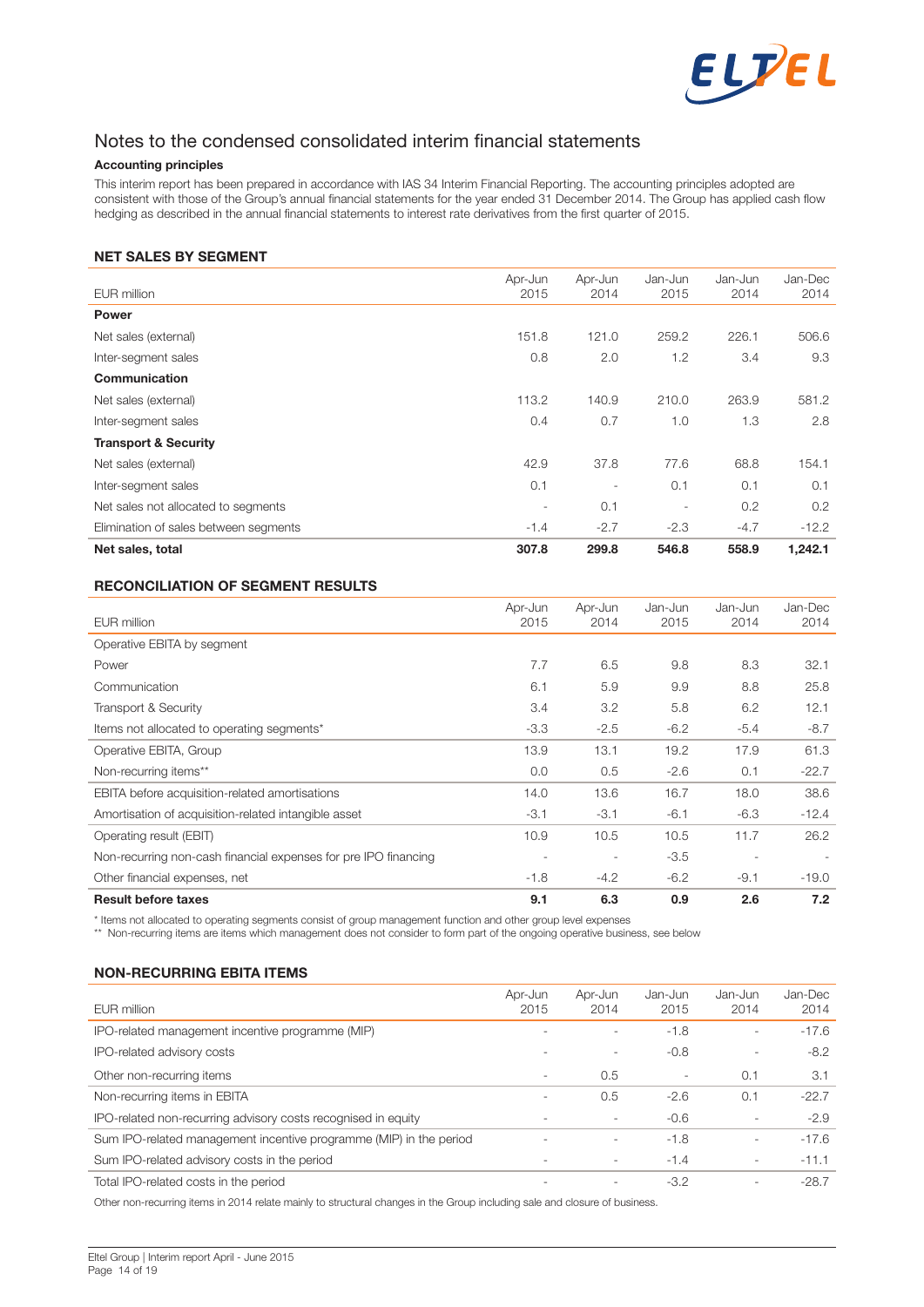

#### BUSINESS COMBINATIONS

| EUR million                                                                                                         | Edi.Son Energietechnik GmbH |
|---------------------------------------------------------------------------------------------------------------------|-----------------------------|
| Preliminary fair value of consideration transferred                                                                 |                             |
| Amount settled in cash                                                                                              | 21.0                        |
| Contingent consideration                                                                                            | 4.5                         |
| <b>Total</b>                                                                                                        | 25.5                        |
| Preliminary fair value of recognised amounts of identifiable net assets                                             |                             |
| Property, plant and equipment                                                                                       | 2.9                         |
| Intangible assets                                                                                                   | 6.8                         |
| Trade and other receivables                                                                                         | 7.3                         |
| Cash and cash equivalents                                                                                           | 8.3                         |
| Total assets                                                                                                        | 25.3                        |
| Provisions                                                                                                          | 1.2                         |
| Advances received                                                                                                   | 1.6                         |
| Trade and other payables                                                                                            | 3.9                         |
| <b>Total liabilities</b>                                                                                            | 6.7                         |
| Identifiable net assets                                                                                             | 18.6                        |
| <b>Goodwill on acquisition</b>                                                                                      | 6.9                         |
| Fair value of assets and liabilities have been determined provisionally pending on the completion of the valuation. |                             |
| Consideration transferred settled in cash                                                                           | 21.0                        |
| Cash and equivalents acquired                                                                                       | 8.3                         |
| Net cash outflow on acquisition                                                                                     | 12.7                        |
| Acquisition costs charged to expenses                                                                               | 0.3                         |
| Net cash paid relating to the acquisition                                                                           | 13.0                        |

The acquisition of Edi.Son supports Eltel's strategy and strengthens Eltel's growth in the German market supported by the combination of Edi.Son's customer reference base and Eltel's international competencies, recources and financial strength. The goodwill primarily arises from expected synergies through combining Edi.Son's local expertise and Eltel's competencies in managing large projects internationally and having access to cross border workforces. For more information, please refer to pages 4 and 8.

#### EARNINGS PER SHARE

|                                                         | Apr-Jun<br>2015 | Apr-Jun<br>2014 | Jan-Jun<br>2015 | Jan-Jun<br>2014 | Jan-Dec<br>2014 |
|---------------------------------------------------------|-----------------|-----------------|-----------------|-----------------|-----------------|
| Net result attributable to equity holders of the parent | 8.1             | 4.8             | 0.5             | 1.2             | 9.5             |
| Dividend attributable to preference shares              | -               | $-1.1$          | -               | $-2.2$          | $-4.4$          |
| Net result for EPS                                      | 8.1             | 3.7             | 0.5             | $-1.0$          | 5.2             |
| Weighted average number of common shares                | 62.624.239      | 43.181.789      | 58.745.410      | 43.181.789      | 43.181.789      |
| Earnings per share EUR, basic and diluted               | 0.13            | 0.09            | 0.01            | $-0.02$         | 0.12            |

#### AVAILABLE LIQUIDITY RESERVES

| 129.9          | 109.4 | 126.4          |
|----------------|-------|----------------|
| 34.4           | 29.0  | 61.0           |
| 15.4           | 15.4  | 15.4           |
| 80.0           | 65.0  | 50.0           |
| 30 Jun<br>2015 | 2014  | 31 Dec<br>2014 |
|                |       | 30 Jun         |

#### DERIVATIVE FINANCIAL INSTRUMENTS

| Total                             | 231.9             | 1.3                |    | 266.4             | -2.3               | 102.5                    | 0.4                      |  |
|-----------------------------------|-------------------|--------------------|----|-------------------|--------------------|--------------------------|--------------------------|--|
| Foreign exchange rate derivatives | 73.9              | 0.5                | 2) | 166.7             | 3)<br>$-2.1$       | 102.5                    | $0.4^{4}$                |  |
| Interest rate derivatives         | 158.1             | 0.9                | 1) | 99.7              | $-0.2$             | $\overline{\phantom{a}}$ | $\overline{\phantom{a}}$ |  |
| EUR million                       | Nominal<br>values | Net fair<br>values |    | Nominal<br>values | Net fair<br>values | Nominal<br>values        | Net fair<br>values       |  |
|                                   | 30 Jun 2015       |                    |    | 30 Jun 2014       |                    | 31 Dec 2014              |                          |  |
|                                   |                   |                    |    |                   |                    |                          |                          |  |

Designated as cash flow hedge 1) EUR 0.9 million 2) EUR -0.1 million 3) EUR 0.1 million 4) EUR 0.0 million. Financial assets recognised at fair value through profit and loss comprise solely derivatives. Fair values of the derivative instruments are based on observable market values (level 2 observable input information) at balance sheet date. Fair value of other financial instruments corresponds their book value.

#### TRANSACTIONS WITH RELATED PARTIES

No transactions have taken place between Eltel and related parties that significantly affect the company's position and earnings during the quarter.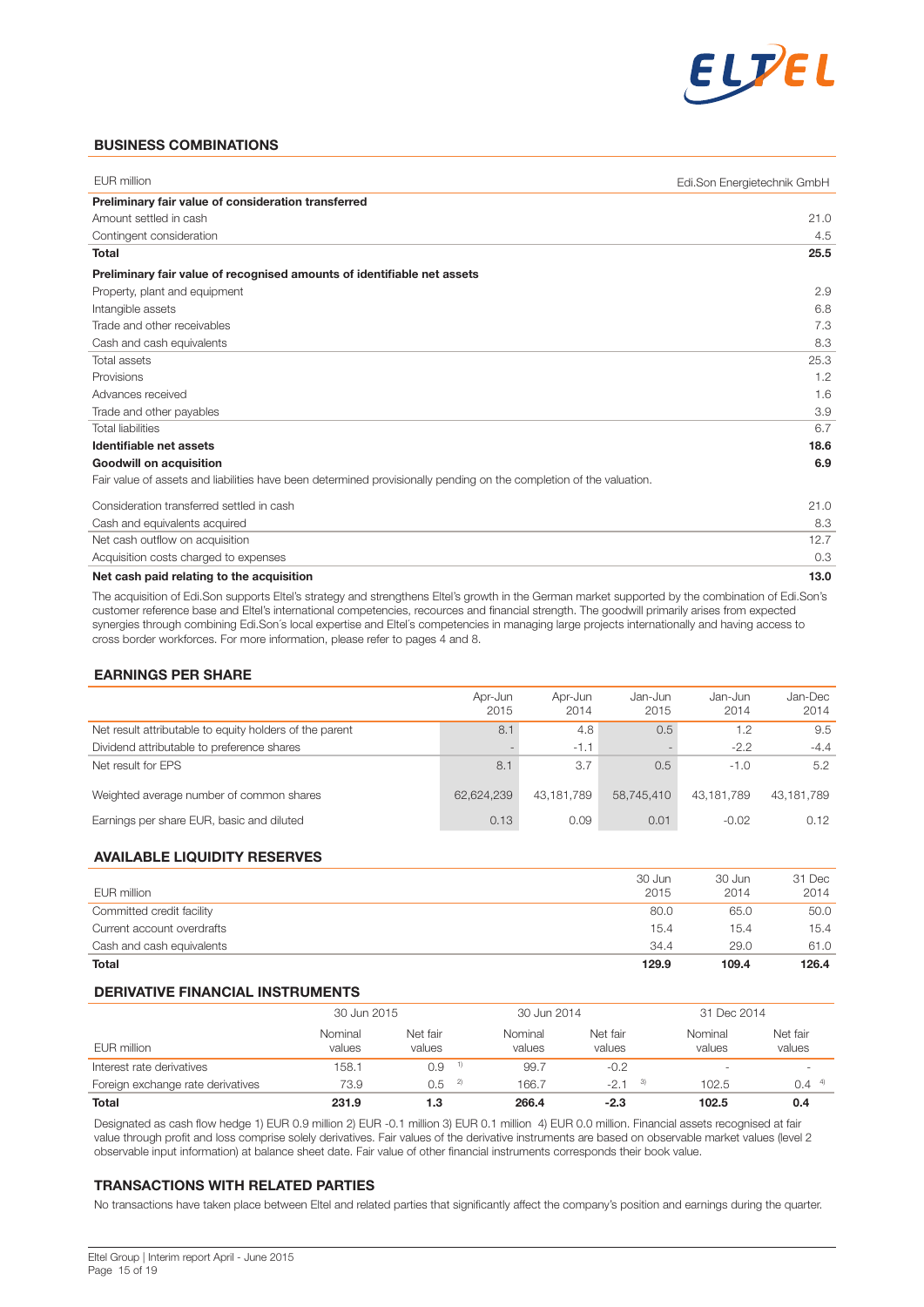

## QUARTERLY KEY FINANCIAL FIGURES FOR THE GROUP

| EUR million                               | Apr-Jun<br>2015 | Jan-Mar<br>2015 | Oct-Dec<br>2014 | Jul-Sep<br>2014 | Apr-Jun<br>2014 | Jan-Mar<br>2014 |
|-------------------------------------------|-----------------|-----------------|-----------------|-----------------|-----------------|-----------------|
| Net sales                                 | 307.8           | 239.0           | 352.3           | 330.9           | 299.8           | 259.2           |
| Net sales growth, %                       | 2.7             | $-7.8$          | 1.9             | 10.5            | 9.3             | 13.7            |
| Operative EBITA                           | 13.9            | 5.3             | 17.7            | 25.7            | 13.1            | 4.8             |
| Operative EBITA margin, %                 | 4.5             | 2.2             | 5.0             | 7.8             | 4.4             | 1.8             |
| <b>EBITDA</b>                             | 16.7            | 5.5             | 13.7            | 12.2            | 16.4            | 7.3             |
| <b>EBITA</b>                              | 14.0            | 2.7             | 11.0            | 9.7             | 13.6            | 4.4             |
| EBITA margin, %                           | 4.5             | 1.1             | 3.1             | 2.9             | 4.5             | 1.7             |
| Operating result (EBIT)                   | 10.9            | $-0.4$          | 7.9             | 6.6             | 10.5            | 1.2             |
| EBIT margin, %                            | 3.5             | $-0.2$          | 2.2             | 2.0             | 3.5             | 0.5             |
| Result after financial items              | 9.1             | $-8.3$          | 3.7             | 0.9             | 6.3             | $-3.7$          |
| Net result for the period                 | 8.3             | $-7.5$          | 8.7             | 0.9             | 5.1             | $-3.6$          |
| Earnings per share EUR, basic and diluted | 0.13            | $-0.14$         | 0.17            | $-0.02$         | 0.09            | $-0.11$         |
| Return on capital employed, %*            | 33.3            | 35.1            | 54.4            | 38.1            | 63.6            | 69.6            |
| Return on equity (ROE), %*                | 2.6             | 1.7             | 3.7             | 1.7             | 7.1             | 5.6             |
| Leverage ratio*                           | 4.1             | 4.2             | 5.4             | 5.8             | 4.3             | 4.4             |
| Net working capital                       | 39.8            | 47.6            | $-17.1$         | 24.0            | 33.4            | 17.2            |
| Operative cash flow                       | 22.7            | $-59.9$         | 66.3            | 19.4            | $-2.0$          | 24.5            |
| Cash conversion, %*                       | 78.1            | 12.0            | 230.0           | 164.3           | 93.7            | 110.9           |
| Number of personnel, end of period        | 8,223           | 7,967           | 8,647           | 8,538           | 8,383           | 8,294           |

\* calculated on a rolling 12-month basis

# QUARTERLY SEGMENT INFORMATION

## NET SALES

|                                       | Apr-Jun | Jan-Mar | Oct-Dec | Jul-Sep                  | Apr-Jun | Jan-Mar |
|---------------------------------------|---------|---------|---------|--------------------------|---------|---------|
| EUR million                           | 2015    | 2015    | 2014    | 2014                     | 2014    | 2014    |
| Power                                 | 152.6   | 107.8   | 142.6   | 143.9                    | 123.0   | 106.5   |
| Communication                         | 113.6   | 97.4    | 168.4   | 150.4                    | 141.6   | 123.6   |
| Transport & Security                  | 42.9    | 34.8    | 45.4    | 40.0                     | 37.8    | 31.0    |
| Net sales not allocated to segments   | ۰       |         |         | $\overline{\phantom{a}}$ | 0.7     | 0.1     |
| Elimination of sales between segments | $-1.4$  | $-1.0$  | $-4.1$  | -3.3                     | $-2.7$  | $-2.0$  |
| Net sales, total                      | 307.8   | 239.0   | 352.3   | 330.9                    | 299.8   | 259.2   |

## OPERATIVE EBITA BY SEGMENT

| EUR million                     | Apr-Jun<br>2015 | Jan-Mar<br>2015 | Oct-Dec<br>2014 | Jul-Sep<br>2014 | Apr-Jun<br>2014 | Jan-Mar<br>2014 |
|---------------------------------|-----------------|-----------------|-----------------|-----------------|-----------------|-----------------|
| Power                           | 7.7             | 2.1             | 8.0             | 15.8            | 6.5             | 1.9             |
| % of net sales                  | 5.1             | 1.9             | 5.6             | 11.0            | 5.3             | 1.8             |
| Communication                   | 6.1             | 3.8             | 10.1            | 6.9             | 5.9             | 2.8             |
| % of net sales                  | 5.3             | 3.9             | 6.0             | 4.6             | 4.2             | 2.3             |
| Transport & Security            | 3.4             | 2.3             | 2.4             | 3.5             | 3.2             | 3.0             |
| % of net sales                  | 8.0             | 6.7             | 5.4             | 8.8             | 8.5             | 9.5             |
| Costs not allocated to segments | $-3.3$          | $-2.9$          | $-2.8$          | $-0.5$          | $-2.5$          | $-2.9$          |
| <b>Operative EBITA</b>          | 13.9            | 5.3             | 17.7            | 25.7            | 13.1            | 4.8             |
| % of net sales                  | 4.5             | 2.2             | 5.0             | 7.8             | 4.4             | 1.8             |

#### NUMBER OF EMPLOYEES BY SEGMENT, AT THE END OF PERIOD

|                      | Apr-Jun<br>2015 | Jan-Mar<br>2015 | Oct-Dec<br>2014 | Jul-Sep<br>2014 | Apr-Jun<br>2014 | Jan-Mar<br>2014 |
|----------------------|-----------------|-----------------|-----------------|-----------------|-----------------|-----------------|
| Power                | 3.442           | 3,278           | 3,412           | 3,321           | 3,186           | 3,077           |
| Communication        | 4,032           | 3.971           | 4,647           | 4.645           | 4,660           | 4,712           |
| Transport & Security | 581             | 555             | 563             | 548             | 516             | 476             |
| Other                | 168             | 163             | 25              | 24              | 21              | 29              |
| <b>Total</b>         | 8,223           | 7,967           | 8.647           | 8,538           | 8,383           | 8,294           |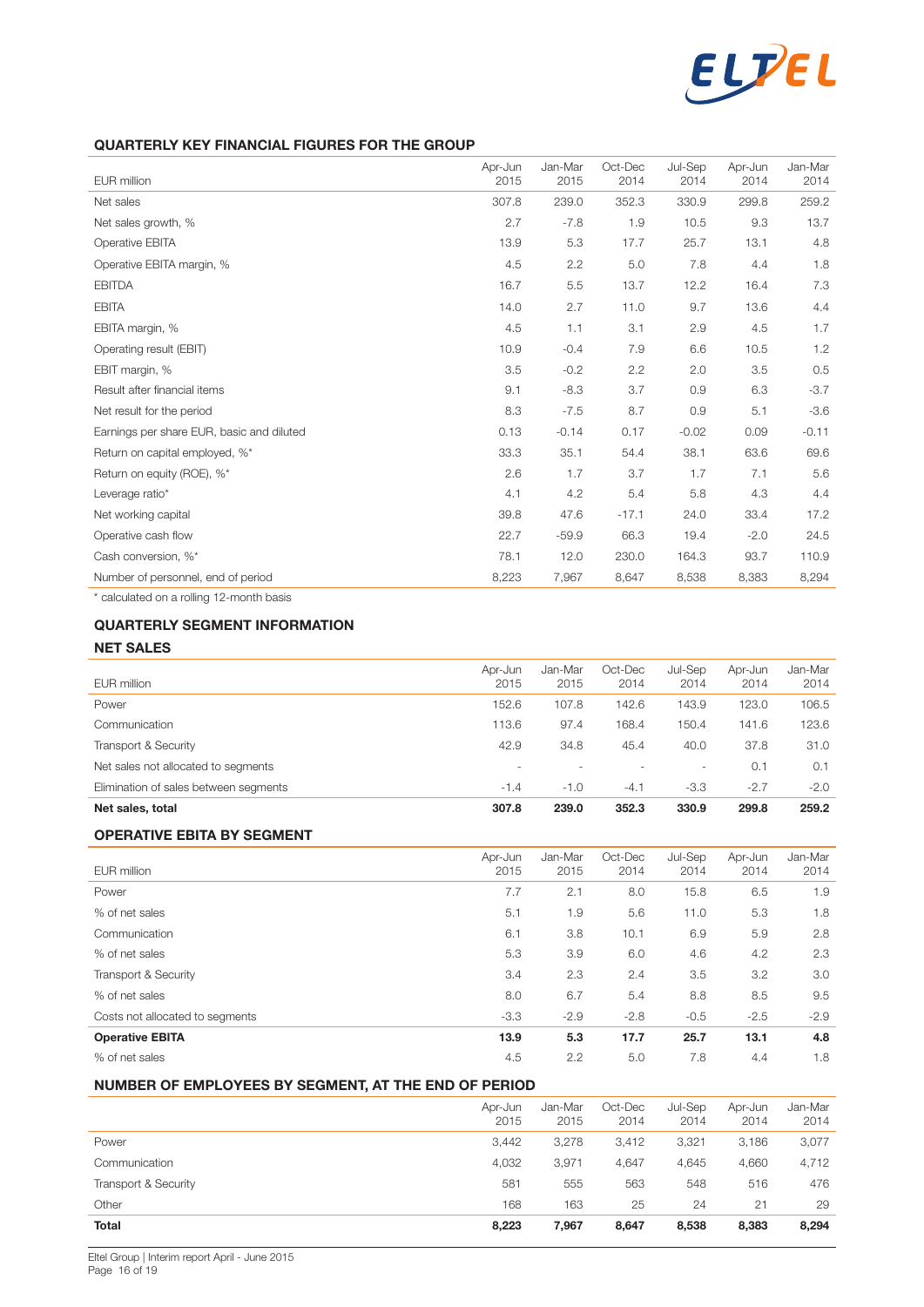

# Definitions and key ratios

| <b>OPERATIVE EBITA</b>                   | Operating result before acquisition-related amortisations and non-recurring items                                                                   |  |  |
|------------------------------------------|-----------------------------------------------------------------------------------------------------------------------------------------------------|--|--|
| NON-RECURRING ITEMS                      | Items which are non-recurring in nature and which management does not consider to form<br>part of the ongoing operative business                    |  |  |
| EARNINGS PER SHARE (EPS)                 | Net result attributable to equity holders of the parent - dividend attributable to preference<br>shares<br>Weighted average number of common shares |  |  |
| OPERATIVE CASH FLOW                      | EBITA + depreciation + change in net working capital – net purchase of PPE (capex)                                                                  |  |  |
| CASH CONVERSION, %*                      | Operative cash flow x 100<br><b>EBITA</b>                                                                                                           |  |  |
| EQUITY RATIO, %                          | Total equity x 100<br>Total assets - advances received                                                                                              |  |  |
| <b>NET DEBT</b>                          | Interest-bearing debt (excluding shareholder loans) - cash and cash equivalents                                                                     |  |  |
| RETURN ON CAPITAL EMPLOYED, %*           | $EBIT \times 100$<br>Capital employed (average over the reporting period)                                                                           |  |  |
| CAPITAL EMPLOYED                         | Net working capital + Intangible assets excluding goodwill and acquisition-related allocations +<br>Property, plant and equipment                   |  |  |
| RETURN ON EQUITY, %*                     | Net result x 100<br>Total equity (average over the reporting period)                                                                                |  |  |
| LEVERAGE RATIO*                          | Net debt<br><b>EBITDA</b>                                                                                                                           |  |  |
| * calculated on a rolling 12-month basis |                                                                                                                                                     |  |  |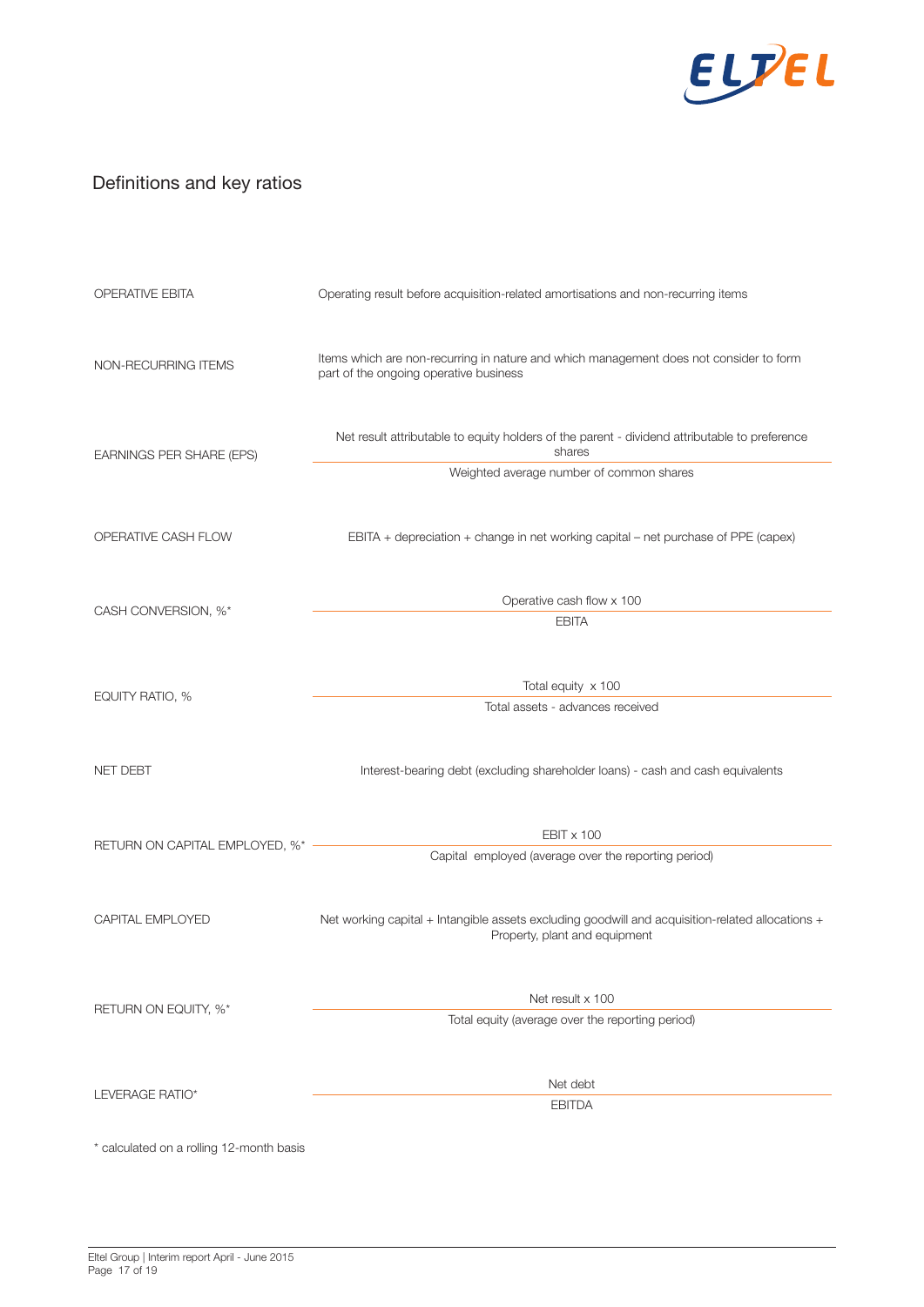

# Parent company

Eltel AB owns and governs the shares related to the Eltel Group. The operational and strategic management functions of the Group are centralised to Eltel AB. The Company has no operative business activities and its risks are mainly attributable to the activities of its subsidiaries.

## PARENT COMPANY INCOME STATEMENT

| EUR million                           | Apr-Jun<br>2015 | Apr-Jun<br>2014 | Jan-Jun<br>2015 | Jan-Jun<br>2014          | Jan-Dec<br>2014 |
|---------------------------------------|-----------------|-----------------|-----------------|--------------------------|-----------------|
| Net sales                             |                 | ٠               |                 |                          | 0.3             |
| Administrative income and expenses    | $-1.4$          | ٠               | $-3.4$          |                          | $-14.0$         |
| Interest and other financial income   | 6.4             | 6.9             | 13.3            | 13.8                     | 28.1            |
| Interest and other financial expenses | $-0.2$          | $-0.2$          | $-1.5$          | $-0.3$                   | $-0.8$          |
| Net financial items                   | 6.2             | 6.7             | 11.8            | 13.4                     | 27.3            |
| <b>Result after financial items</b>   | 4.8             | 6.7             | 8.3             | 13.4                     | 13.5            |
| Appropriations                        |                 |                 |                 |                          |                 |
| Group contributions given             |                 | ٠               |                 | $\overline{\phantom{a}}$ | $-13.5$         |
| Taxes                                 |                 | ۰               |                 |                          |                 |
| Net result                            | 4.8             | 6.7             | 8.3             | 13.4                     | $-0.0$          |

## PARENT COMPANY BALANCE SHEET

| EUR million                      | 30 Jun<br>2015 | 30 Jun<br>2014 | 31 Dec<br>2014 |
|----------------------------------|----------------|----------------|----------------|
| <b>ASSETS</b>                    |                |                |                |
| Non-current assets               |                |                |                |
| Shares in group companies        | 241.6          | 34.5           | 34.5           |
| Other financial asset            | 35.0           |                |                |
| Receivables from group companies | 362.0          | 460.3          | 474.3          |
| Total non-current assets         | 638.6          | 494.8          | 508.8          |
| Current assets                   |                |                |                |
| Trade and other receivables      | 1.5            |                | 0.8            |
| Cash pool receivable             |                | 0.2            |                |
| Cash and cash equivalents        |                |                |                |
| Total current assets             | 1.5            | 0.2            | 0.8            |
| <b>TOTAL ASSETS</b>              | 640.1          | 494.9          | 509.6          |
|                                  |                |                |                |
| <b>EQUITY AND LIABILITIES</b>    |                |                |                |
| Equity                           | 512.3          | 368.4          | 352.1          |
| Non-current liabilities          |                |                |                |
| Debt                             | 83.2           |                |                |
| Liabilities to shareholders      |                | 14.3           |                |
| Liabilities to group companies   | 0.4            | 112.2          | 125.7          |
| Total non-current liabilities    | 83.6           | 126.5          | 125.7          |
| <b>Current liabilities</b>       |                |                |                |
| Liabilities to shareholders      |                |                | 14.7           |
| Liabilities to group companies   | 6.5            |                | 2.2            |
| Provisions                       | 0.4            |                | 13.2           |
| Trade and other payables         | 2.3            |                | 1.7            |
| <b>Total current liabilities</b> | 9.2            |                | 31.8           |
| <b>Total liabilities</b>         | 127.8          | 126.5          | 157.5          |
| TOTAL EQUITY AND LIABILITIES     | 640.1          | 494.9          | 509.6          |